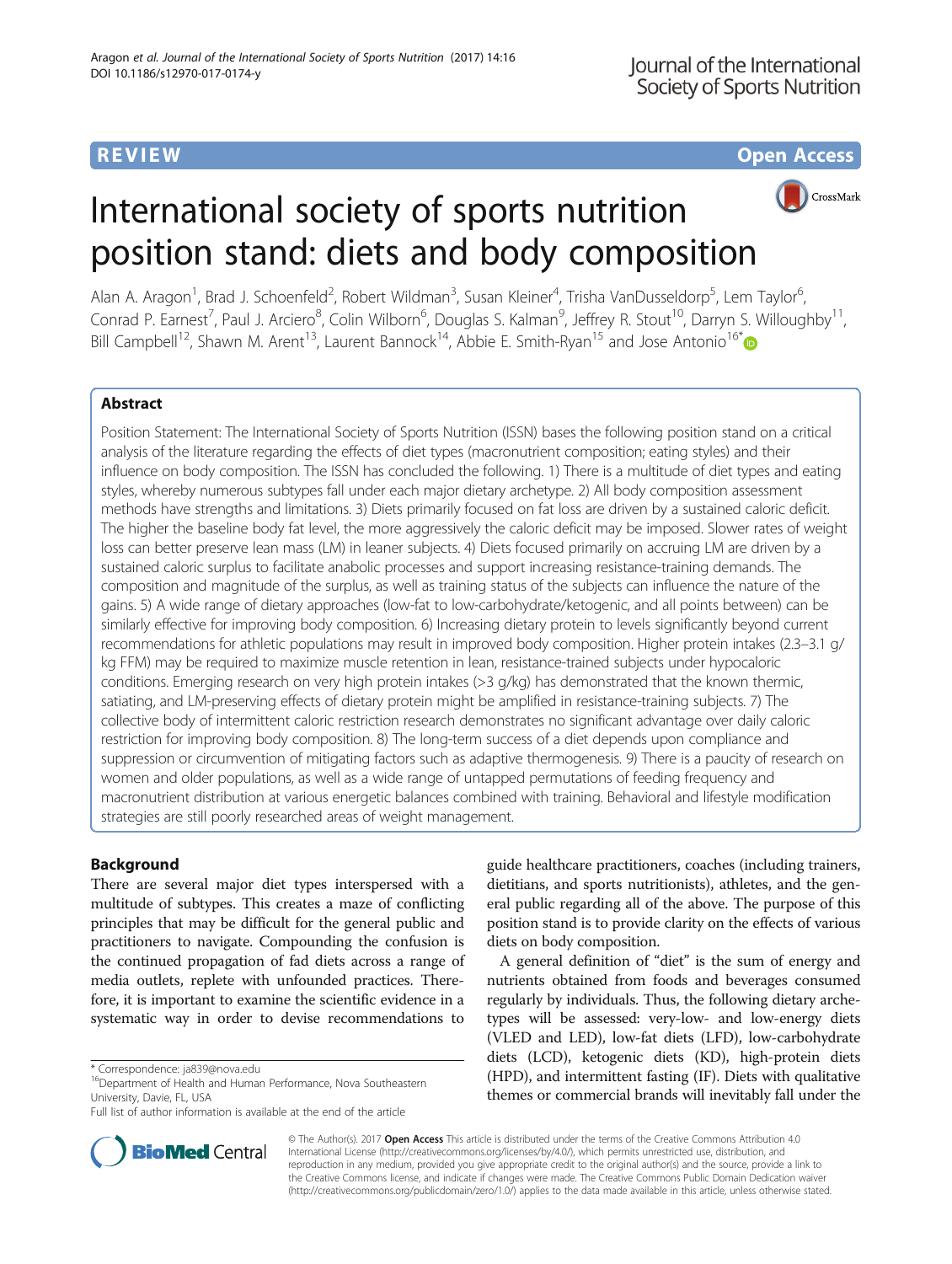umbrella of the classifications above. Therefore, their parent categories rather than 'named' or 'branded' diets (e.g., Atkins, Ornish, Zone, Paleo, etc.) will receive the majority of scrutiny in this position stand.

This position stand will further focus on prospective intervention trials with a duration of at least 4 weeks, as this can be considered a minimum period of time for meaningful changes in fat mass (FM) and lean mass (LM, termed interchangeably with fat-free mass, or FFM), as well as effects of exercise training on these variables. Studies and pooled analyses with and without training have been included, as well as studies across the range of energetic balances (i.e., hypo-, hyper-, and eucaloric). Studies that did not measure body composition have not been included, nor have studies examining dietary effects in clinical contexts including disease treatment. Despite the latter topics breaching the scope of the present article, it is still important to note that body composition is inextricably tied to foundational parameters of health. Aside from sports and fitness applications for improvements in body composition, a higher proportion of LM reduces the risk of developing metabolic syndrome [\[1\]](#page-15-0), bone loss [\[2\]](#page-15-0), and the multiple complications associated with sarcopenia [[3](#page-15-0), [4\]](#page-15-0).

#### Body composition assessment methods

Body composition assessment is an attempt to simplify a process that is inherently complex. As such, there are several methods that attempt to accurately estimate LM and FM, and their subcomponents. Before outlining the most common methods used in sports science and medicine, it should be noted that there is a continuum of the components measured or estimated. Over 25 years ago, Wang et al. [\[5](#page-15-0)] proposed a five-level model for organizing body composition research [[6](#page-15-0)]. Each level has different components, eventually deemed compartments, and have undergone further organization to include two  $(2C)$ , three  $(3C)$  and four  $(4C)$  compartments  $[6]$  $[6]$ :

- 1) Atomic level: hydrogen, oxygen, nitrogen, carbon, sodium, potassium, chloride, phosphorus, calcium, magnesium, sulfur.
- 2) Molecular level: The 4C model includes FM, total body water (TBW), total body protein, and bone mineral content. The 3C model includes FM, TBW, and nonfat solids. An alternate 3C model includes FM, bone mineral, and residual mass. The 2C model includes FM and FFM.
- 3) Cellular level: The 3C model includes cells, extracellular fluids, and extracellular solids. The 4C model includes body cell mass, FM, extracellular fluids, and extracellular solids.
- 4) Tissue-organ level: adipose tissue, skeletal muscle, bone, visceral organs, other tissues.
- 5) Whole body level: head, trunk, and appendages.

The 4C model has the greatest degree of sensitivity to interindividual variability of FFM composition. Its comprehensiveness and accuracy have rendered its reputation as the "gold standard" to which all other models are compared, but it is limited to occasional use in primary research due to its logistical challenges. The 2C model estimates FM and FFM, and operates under the assumption that water, protein, and mineral content of FFM are constant. Thus, the 2C model is the most commonly used approach for adults. Due to their relatively low cost, non-invasiveness, and ease of operation, 2C modelbased methods are common in clinical practice and sports/fitness settings. Examples of methods based on the 2C model include hydrodensitometry (underwater weighing), air displacement plethysmography (ADP or BOD POD®), skinfold thickness, and bioelectrical impedance analysis (BIA). Dual energy X-ray absorptiometry (DXA) is based on a 3C model that measures bone mineral content, LM, and FM, but it is still subject to confounding from inter-assessment differences in hydration, glycogen, and muscle creatine levels, which can be significant in athletic populations with distinct exercise and recovery cycles [\[7](#page-15-0), [8](#page-15-0)].

Body composition methods have been further classified as direct, indirect, and criterion [[9\]](#page-15-0). Direct methods measure the specific/targeted aspect or process. Examples include TBW, isotope dilution, and neutron activation. Indirect methods provide surrogate measures or proxies of direct methods and criterion methods. Examples of indirect methods are anthropometry (e.g., skinfolds), ADP, BIA, and bioimpedance spectroscopy (BIS). Criterion methods measure a specific property of the body such as density or distribution of skeletal muscle and adipose tissue. Examples include hydrodensitometry, computed tomography, magnetic resonance imaging (MRI), and DXA. It should be noted that multi-compartment models have evolved to be considered criterion methods: standards against which other methods are judged.

The various methods are often classified in the literature as either laboratory methods (e.g., DXA, ADP) or field methods (e.g., skinfolds, ultrasound, BIA, BIS) depending on their respective use in research and clinical settings as well as their portability. Laboratory methods – including multi-compartment models – have traditionally been viewed as more accurate and valid. BIA and BIS have evolved to include multiple frequencies. This technology may more accurately estimate body composition through multiple frequency-dependent electrical properties of body tissues, as opposed to traditional single frequency methods (i.e., handheld BIA or scales). However, higher levels of sophistication with multi-frequency options are often accompanied by lower availability and higher cost. Given the broad range of body composition measurement techniques and unique challenges involved with measuring athletes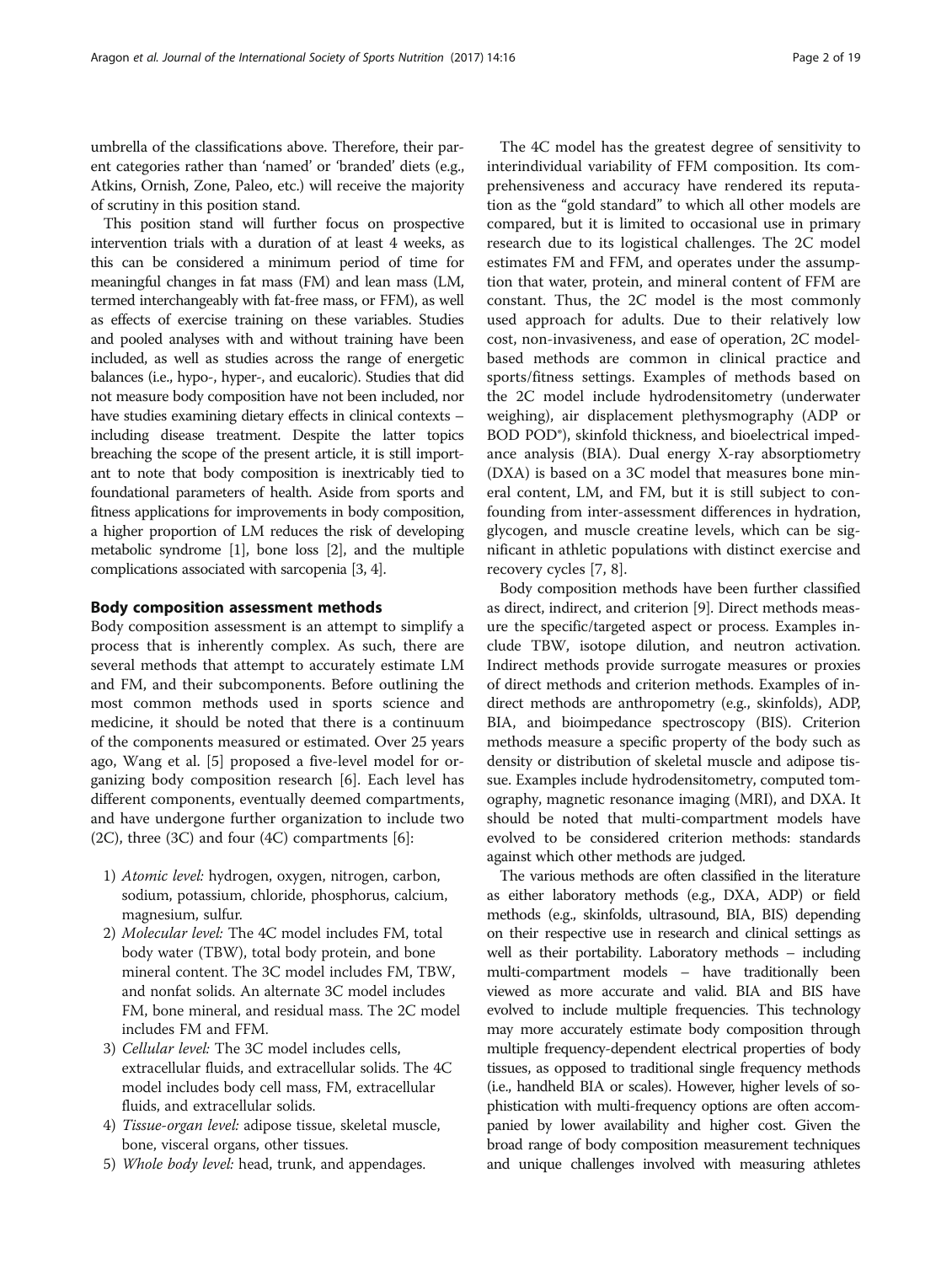(exercise/glycogen depletion, hydration, time availability, etc.), there is no universally superior method for body composition assessment in this population [\[10](#page-15-0)–[12](#page-15-0)]. An excellent review by Wagner and Hayward [\[10\]](#page-15-0) concludes the following: "There is no single method which is 'best;' rather, the clinician or researcher must weigh the practical considerations of their assessment needs with the limitations of the methods." Table [1](#page-3-0) outlines the characteristics of selected body composition assessment methods [\[6, 9](#page-15-0), [10, 13](#page-15-0)–[20\]](#page-15-0):

#### Major diet archetypes

# Low-energy diets

Low-energy diets (LED) and very-low-energy diets (VLED) are characterized by their provision of 800– 1200 kcal/day and 400–800 kcal/day, respectively [[21](#page-15-0)]. Note that LED have also been given a more liberal definition of providing 800–1800 kcal [[22](#page-15-0)]. Very-low-energy diets are typically in liquid form and commercially prepared. The aim of the diet is to induce rapid weight loss (1.0– 2.5 kg/week) while preserving as much LM as possible. VLED are designed to replace all regular food consumption, and therefore should not be confused with meal replacement products intended to replace one or two meals per day. As such, VLED are fortified with the full spectrum of essential micronutrients. The macronutrient content of VLED is approximately 70–100 g/day, 15 g/day and 30–80 g/day of protein, fat and carbohydrate, respectively. A protein-sparing modified fast can be considered the higher-protein variant of a VLED, with protein intakes of approximately 1.2–1.5 g/kg/d [[23](#page-15-0)]. However, even at protein intakes as low as 50 g/day, the proportion of LM loss from VLED has been reported to be 25% of total weight loss, with 75% as fat loss [\[24\]](#page-15-0).

Resistance training has shown an impressive ability to augment the preservation of muscle and even increase it during VLED – at least in untrained/obese subjects. A 12-week trial by Bryner et al. [\[25](#page-15-0)] found that resistance training while consuming 800 kcal resulted in the preservation of LM in untrained obese subjects. There was actually a slight gain, but it did not reach statistical significance. Resting metabolic rate (RMR) significantly increased in the training group, but it decreased in the control group. Donnelly et al. [\[26\]](#page-15-0) reported a significant increase in cross-sectional area of both slow- and fasttwitch muscle fibers in untrained obese subjects after 12 weeks on an 800 kcal diet with resistance training. While these results cannot necessarily be extrapolated to lean, trained subjects, they are nevertheless intriguing.

In obese populations, aggressive caloric restriction is a potentially powerful intervention since a greater initial weight loss is associated with greater long-term success in weight loss maintenance [\[27\]](#page-15-0). However, a metaanalysis by Tsai and Wadden [[22\]](#page-15-0) found that VLED did not result in greater long-term (1 year or more) weight loss than LED. Eight to 12 week VLED are common in clinical practice before transitioning to less severe caloric restriction; however, there is an ongoing debate regarding the duration that can be safely sustained for VLED. Multiple deaths have been reported due to low-quality protein intake, excessive loss of lean mass, and inadequate medical supervision [[28\]](#page-15-0). Adverse effects of VLED include cold intolerance, fatigue, headache, dizziness, muscle cramps, and constipation. Hair loss was reported to be the most common complaint of extended VLED use [[22\]](#page-15-0). It should be noted that VLED use has limited relevance to healthy and athletic populations.

#### Low-Fat diets

Low-fat diets (LFD) have been defined as providing 20– 35% fat [\[29\]](#page-15-0). This is based on the Acceptable Macronutrient Distribution Ranges (AMDR) for adults, set by the Food and Nutrition Board of the Institute of Medicine [[30\]](#page-15-0). The AMDR set protein at 10–35%, carbohydrate at 45–65%, and fat at 20–35% of total energy. Although the classification of LFD is based on the AMDR, it might be more accurate to call them high-carbohydrate diets, given the dominance of this macronutrient in the ranges. As such, the definition of LFD is inherently subjective.

Scientists and physicians have promoted decreased fat intake since the 1950s [[31](#page-15-0)]. The 1977 publication of the Dietary Goals for the United States, and the 1980 publication of the inaugural Dietary Guidelines for Americans (DGA) reinforced a reduction in total fat intake with the aim of improving public health [\[32\]](#page-15-0). Although the AMDR were published in 2005, their staying power is apparent since the recently updated DGA adheres to these ranges [\[33\]](#page-15-0), as do major health organizations such as the American Heart Association, American Diabetes Association and Academy of Nutrition and Dietetics.

A recent systematic review by Hooper et al. [\[34\]](#page-15-0) analyzed 32 randomized controlled trials (RCTs) containing  $\sim$  54,000 subjects, with a minimum duration of 6 months. Reducing the proportion of dietary fat compared to usual intake modestly but consistently reduced body weight, body fat, and waist circumference. Excluded from the analysis were RCTs where subjects in either the control or experimental groups had the intention to reduce weight. The implication of these findings is that reducing the proportion of dietary fat can cause a de facto reduction of total energy intake, thereby reducing body fat over time.

The premise of dietary fat reduction for weight loss is to target the most energy-dense macronutrient to impose hypocaloric conditions. Tightly controlled experiments have covertly manipulated the fat content of diets similar in appearance and palatability, and the higher energy density of the higher-fat diets resulted in greater weight gain and/or less weight loss [\[35, 36\]](#page-15-0). However, over the long-term, diets with lower energy density have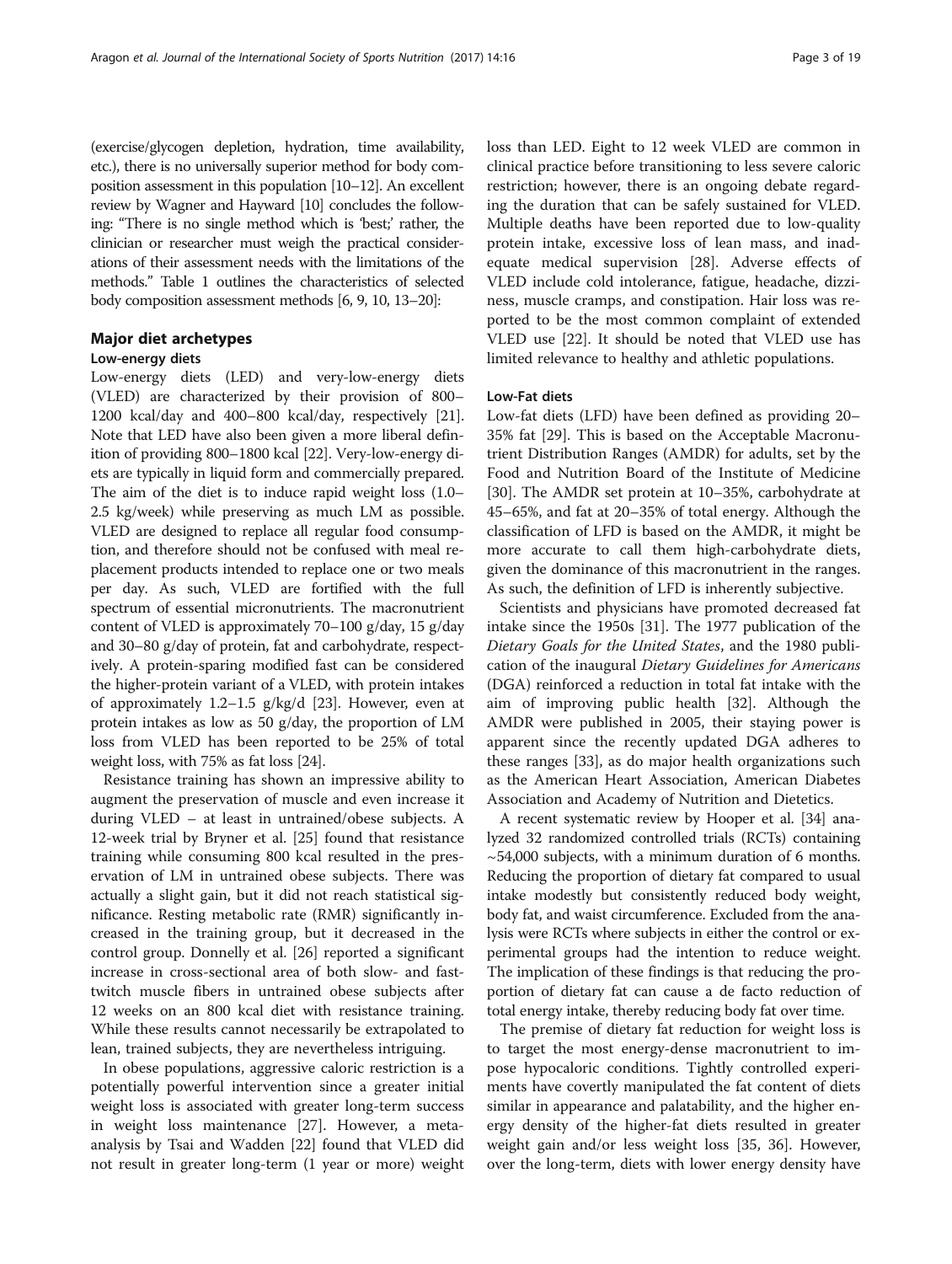<span id="page-3-0"></span>

| Table 1 Body composition methods |  |
|----------------------------------|--|
|----------------------------------|--|

| Method                                                                               | Components measured/estimated                                                                                                                                  | Strengths                                                                                                                                                                                                                                                                                                                                                                                          | Limitations                                                                                                                                                                                                                                                                                                                                                                                                              |
|--------------------------------------------------------------------------------------|----------------------------------------------------------------------------------------------------------------------------------------------------------------|----------------------------------------------------------------------------------------------------------------------------------------------------------------------------------------------------------------------------------------------------------------------------------------------------------------------------------------------------------------------------------------------------|--------------------------------------------------------------------------------------------------------------------------------------------------------------------------------------------------------------------------------------------------------------------------------------------------------------------------------------------------------------------------------------------------------------------------|
| Skinfold thickness                                                                   | Subcutaneous fat thickness in specific<br>sites of the body                                                                                                    | Reliable method for assessing regional<br>fatness. Useful for monitoring fat changes<br>in children due to their small body size,<br>and their fat stores are primarily<br>subcutaneous, even in obese children<br>(though increasing degrees of obesity<br>lower the viability of this method).                                                                                                   | Most skinfold calipers have an upper<br>limit of 45-60 mm, limiting their use<br>to moderately overweight or thin<br>subjects. Measurement reliability<br>depends on the skill and experience<br>level of the technician, which varies,<br>and type/brand of caliper used. The<br>best use of this method is the<br>monitoring of raw values, rather than<br>assuming an accurate representation<br>of body composition. |
| analysis (BIA) and<br>spectroscopy (BIS)                                             | Bioelectrical impedance Total body water (TBW), which is<br>converted to FFM via the assumption<br>bioelectrical impedance that 73% of the body's FFM is water | Economical, safe, quick, minimal<br>participant participation and technician<br>expertise. Capable of determining body<br>composition of groups and monitoring<br>changes within individuals over time. BIS<br>or multi-frequency BIA, is capable of de-<br>lineating TBW into intracellular water<br>(ICW) and extracellular water (ECW),<br>which allows for an estimation of body<br>cell mass. | Validity of BIA and BIS is population-<br>specific; it's influenced by sex, age,<br>height, disease state, and race. BIA/BIS<br>underestimates FFM in normal-weight<br>individuals and overestimates FFM in<br>obese individuals compared to DXA.<br>Validity of single-frequency BIA and<br>multifrequency BIA may be limited to<br>healthy, young, euhydrated adults.                                                  |
| Hydrodensitometry<br>(also called hydrostatic<br>weighing or<br>underwater weighing) | Body weight on land and weight in<br>water, body volume, body density, and<br>residual lung volume                                                             | Good test-retest reliability, accurate in de-<br>termining body density, lengthy history<br>and track record of consistent use in<br>sports and clinical settings.                                                                                                                                                                                                                                 | Relies upon subject performance<br>(completely exhaled, submerged).<br>Errors in measurement of residual<br>lung volume can confound the<br>assessment of body composition. The<br>density of FFM is an assumed<br>constant but can vary with age, sex,<br>race, and training status.                                                                                                                                    |
| Air displacement<br>plethysmography (ADP) (FFM and FM)                               | Total body volume, and total body fat                                                                                                                          | High reliability for body fat percentage,<br>body density, and residual lung volume<br>in adults. Non-invasive, quick, no radi-<br>ation exposure or subject performance<br>demands. Same-day test-retest reliability<br>has been reported to be slightly better<br>than hydrodensitometry                                                                                                         | Tends to over-estimate fat mass com-<br>pared to DXA and the 4C model. Disease<br>states can reduce accuracy. Inconsistency<br>of clothing and facial/body hair and ex-<br>ercise prior to testing can alter repeat-<br>ability. Expensive apparatus.                                                                                                                                                                    |
| Dual energy X-ray ab-<br>sorptiometry (DXA)                                          | Total and regional body fat, LM, bone<br>mineral density                                                                                                       | High accuracy and reproducibility for all<br>age groups. Non-invasive, quick, no sub-<br>ject performance needed. Measurements<br>are not confounded by disease states or<br>growth disorders. Gold standard for diag-<br>nosing osteopenia and osteoporosis.                                                                                                                                      | Small amount of radiation exposure.<br>Fat mass estimates are confounded<br>by trunk thickness (error increases<br>alongside degree of trunk thickness).<br>Compared to 4C, DXA may be<br>unreliable for longitudinal studies of<br>subjects who undergo major changes<br>in glycogen or hydration status<br>between measurements. Expensive<br>apparatus.                                                               |
| Ultrasound                                                                           | Tissue layer thickness (skin, adipose,<br>muscle)                                                                                                              | Highly repeatable, readily available,<br>widely used, portable, quick. Noninvasive<br>and no ionizing radiation. Accurate and<br>precise estimates of fat thickness in<br>multiple sites of the body, capable of<br>measuring the thickness of muscle and<br>bone.                                                                                                                                 | Requires a skilled, experienced<br>technician. Measurement procedures<br>and techniques are not yet<br>standardized. Inherent confounders<br>such as fascia can complicate the<br>interpretation of results. Higher cost<br>than field methods.                                                                                                                                                                          |
| Magnetic resonance<br>imaging (MRI) and<br>computed tomography                       | Total and regional fat (including<br>subcutaneous and visceral), skeletal<br>muscle, organs and other internal<br>tissues, lipid content in muscle and liver   | High accuracy and reproducibility. MRI<br>does not involve exposure to radiation.                                                                                                                                                                                                                                                                                                                  | Expensive, lengthy procedure. Limited<br>to accommodating normal to<br>moderately overweight individuals, but<br>not very large body sizes do not fit in<br>the field of view. High radiation<br>exposure with computed tomography.                                                                                                                                                                                      |
| Near-infrared<br>interactance (NIR)                                                  | Fat, protein, and water - based on<br>assumptions of optical density                                                                                           | Good test-retest and day-to-day reliability. Large standard errors of estimation<br>Quick, non-invasive.                                                                                                                                                                                                                                                                                           | (SEE > 3.5% BF). Percent body fat is<br>systematically underestimated, and<br>this error increases alongside larger<br>body frames.                                                                                                                                                                                                                                                                                      |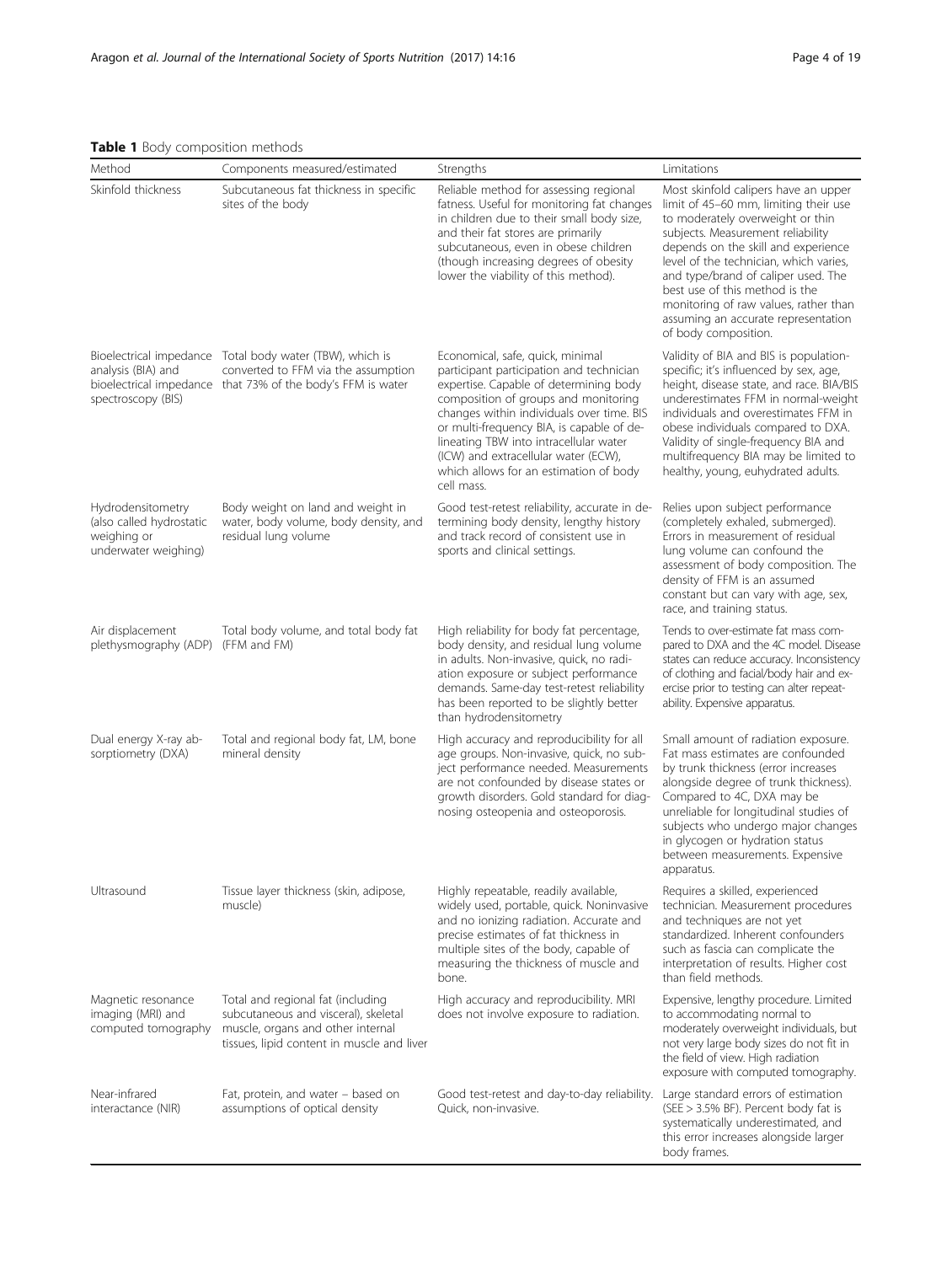not consistently yielded greater weight loss than energy restriction alone [\[37, 38](#page-15-0)]. Reasons for the disparity between short- and long-term effects of energy density reduction include speculation that learned compensation is occurring. In addition, postprandial factors may increase sensory-specific satiety that over time can reduce the initial palatability of energy-dense foods [[39\]](#page-15-0).

Very-low-fat diets (VLFD) have been defined as providing 10–20% fat [\[29](#page-15-0)]. Diets fitting this profile have a limited amount of research. The body of controlled intervention data on VLFD mainly consists of trials examining the health effects of vegetarian and vegan diets that aggressively minimize fat intake. These diets have shown consistently positive effects on weight loss [\[40\]](#page-15-0), but this literature lacks body composition data. Among the few studies that did, the A TO Z Weight Loss Study by Gardner et al. [\[41\]](#page-15-0), did not show any significant between-group differences in body fat reduction among the diets (Atkins, Zone, LEARN, and Ornish). However, despite the Ornish group's assigned fat intake of ≤10% of total calories, actual intake progressed from 21.1 to 29.8% by the end of the 12-month trial. Similar results were seen by de Souza et al. [\[42](#page-15-0)] in the POUNDS LOST trial. Four groups were assigned high-protein (25%) and average-protein (15%) versions of high-fat (40%) and low-fat (20%) diets. No significant between-group differences were seen in the loss of total abdominal, subcutaneous, or visceral fat at either six months or two years. A mean loss of 2.1 kg LM and 4.2 kg FM occurred in both groups at 6 months. No LM-retentive advantage was seen in the higher-protein diets, but this could have been due to both protein intake levels being sub-optimal (1.1 and 0.7 g/ kg). As seen in previous LFD research, the targeted restriction to 20% fat was apparently difficult to attain since actual intakes ranged 26–28%.

#### Low-carbohydrate diets

Similar to LFD, low-carbohydrate diets (LCD) are a broad category lacking an objective definition. There is no universal agreement on what quantitatively characterizes an LCD. The AMDR lists 45–65% of total energy as the appropriate carbohydrate intake for adults [[33](#page-15-0)]. Therefore, diets with intakes below 45% fall short of the 'official' guidelines and can be viewed as LCD. However, other published definitions of LCD disregard the limits set in the AMDR. LCD have been defined as having an upper limit of 40% of total energy from carbohydrate [\[43](#page-15-0), [44](#page-15-0)]. In absolute rather than proportional terms, LCD have been defined as having less than 200 g of carbohydrate [\[43\]](#page-15-0). Some investigators have taken issue with this liberal definition of LCD, preferring to delineate non-ketogenic LCD as containing 50–150 g, and KD as having a maximum of 50 g [\[45](#page-15-0)].

Meta-analyses comparing the effects of LFD with LCD have yielded mixed results across a wide range of parameters. Liberal operational definitions of LCD (e.g., ≤45%) have led to a lack of significant differences in body weight and waist circumference [\[46\]](#page-15-0), while lower carbohydrate classification thresholds (<20%) have favored LCD for weight loss and other cardiovascular risk factors [[47](#page-15-0)]. Recently, Hashimoto et al. [[48](#page-15-0)] conducted the first-ever metaanalysis on the effect of LCD on fat mass (FM) and body weight. The analysis, limited to trials involving overweight/ obese subjects, had a total of 1416 subjects, stratifying the diets as "mild LCD" (~40% CHO) or "very LCD" (~50 g CHO or 10% of total energy). Eight RCTs included a very LCD treatment, and 7 RCTs included a mild LCD treatment. With all groups considered, FM decrease was significantly greater in the LCD than the control diets. However, sub-analysis showed that fat mass decrease in very LCD was greater than the controls, while the difference in FM decrease between mild LCD and controls was not significant. A separate sub-analysis of short- versus long-term effects found that both types of LCD yielded significantly greater fat loss than controls in trials less than, as well as longer than 12 months. A further sub-analysis of found that BIA failed to detect significant between-group differences in FM reduction, while DXA showed significantly greater decreases in LCD than controls. It should be noted that despite reaching statistical significance, mean differences in FM reduction between LCD and control groups were small (range = 0.57–1.46 kg). Practical relevance is questionable given the obese nature of the subjects. The authors speculated that the advantage of the LCD over the control diets could have been due to their higher protein content.

#### Ketogenic diets

Despite being a subtype of LCD, the ketogenic diet (KD) deserves a separate discussion. Whereas non-ketogenic LCD is subjectively defined, KD is objectively defined by its ability to elevate circulating ketone bodies measurably – a state called ketosis, also known as physiological or nutritional ketosis. Aside from completely fasting, this condition is attained by restricting carbohydrate to a maximum of  $\sim$  50 g or  $\sim$ 10% of total energy [\[45\]](#page-15-0), while keeping protein moderate (1.2–1.5 g/kg/d) [\[49\]](#page-16-0), with the remaining predominance of energy intake from fat  $({\sim}60{-}80\%$  or more, depending on degree protein and carbohydrate displacement). Ketosis is a relatively benign state not to be confused with ketoacidosis, which is a pathological state seen in type 1 diabetics, where a dangerous overproduction of ketones occurs in the absence of exogenous insulin. The primary ketone produced hepatically is acetoacetate, and the primary circulating ketone is β-hydroxybutyrate [[50](#page-16-0)]. Under normal, non-dieting conditions, circulating ketone levels are low (<3 mmol/l). Depending on the degree of restriction of carbohydrate or total energy, KD can raise circulating ketone levels to a range of  $\sim 0.5-3$  mmol/l, with physiological ketosis levels reaching a maximum of 7– 8 mmol/l [[49](#page-16-0)].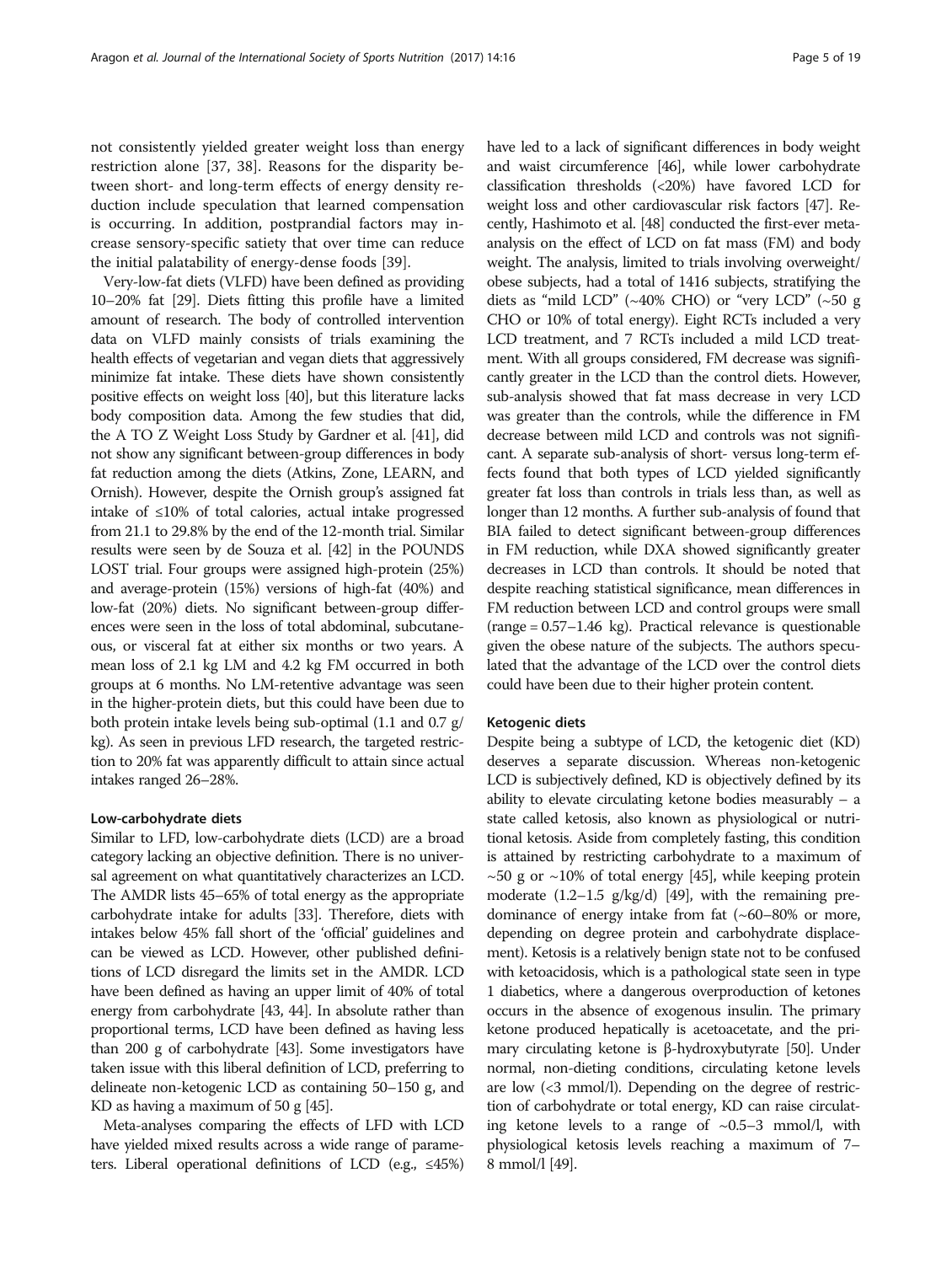The proposed fat loss advantage of carbohydrate reduction beyond a mere reduction in total energy is based largely on insulin-mediated inhibition of lipolysis and presumably enhanced fat oxidation. However, a single-arm study by Hall et al. [[51](#page-16-0)] examined the effect of 4 weeks on a low fat diet (300 g CHO) followed by 4 weeks on a KD (31 g CHO). Blood ketone levels plateaued at  $\sim$ 1.5 mmol/l within two weeks into the KD. A transient increase in energy expenditure (~100 kcal/day) lasting a little over a week occurred upon switching to the KD. This was accompanied by a transient increase in nitrogen loss, potentially suggesting a stress response including the ramping up of gluconeogenesis. Although insulin levels dropped rapidly and substantially during the KD (consisting of 80% fat, 5% CHO), an actual slowing of body fat loss was seen during the first half of the KD phase.

It has been postulated that the production and utilization of ketone bodies impart a unique metabolic state that, in theory, should outperform non-ketogenic conditions for the goal of fat loss [\[45\]](#page-15-0). However, this claim is largely based on research involving higher protein intakes in the LCD/KD groups. Even small differences in protein can result in significant advantages to the higher intake. A meta-analysis by Clifton et al. [\[52\]](#page-16-0) found that a 5% or greater protein intake difference between diets at 12 months was associated with a threefold greater effect size for fat loss. Soenen et al. [\[53\]](#page-16-0) systematically demonstrated that the higher protein content of lowcarbohydrate diets, rather than their lower CHO content, was the crucial factor in promoting greater weight loss during controlled hypocaloric conditions. This is not too surprising, considering that protein is known to be the most satiating macronutrient [\[54\]](#page-16-0). A prime example of protein's satiating effect is a study by Weigle et al. [[55](#page-16-0)] showing that in ad libitum conditions, increasing protein intake from 15 to 30% of total energy resulted in a spontaneous drop in energy intake by 441 kcal/day. This led to a body weight decrease of 4.9 kg in 12 weeks.

With scant exception [[56\]](#page-16-0), all controlled interventions to date that matched protein and energy intake between KD and non-KD conditions have failed to show a fat loss advantage of the KD [[51, 53, 57](#page-16-0)–[60\]](#page-16-0). A recent review by Hall [\[61\]](#page-16-0) states, "There has never been an inpatient controlled feeding study testing the effects of isocaloric diets with equal protein that has reported significantly increased energy expenditure or greater loss of body fat with lower carbohydrate diets." In light of this and the previously discussed research, the 'special effects' of LCD and KD are not due to their alleged metabolic advantage, but their higher protein content. Perhaps the strongest evidence against the alleged metabolic advantage of carbohydrate restriction is a recent pair of metaanalyses by Hall and Guo [[60](#page-16-0)], which included only isocaloric, protein-matched controlled feeding studies where all food intake was provided to the subjects (as opposed to self-selected and self-reported intake). A total of 32 studies were included in the analysis. Carbohydrate ranged from 1 to 83% and dietary fat ranged from 4 to 84% of total energy. No thermic or fat loss advantage was seen in the lower-CHO conditions. In fact, the opposite was revealed. Both energy expenditure (EE) and fat loss were slightly greater in the higher-CHO/ lower-fat conditions (EE by 26 kcal/day, fat loss by 16 g/ d); however, the authors conceded that these differences were too small to be considered practically meaningful.

A common criticism of the existing literature is that trials need to run longer (several months instead of several weeks) to allow sufficient "ketoadaptation," which is a physiological shift toward increased fat oxidation and decreased glycogen utilization [\[62](#page-16-0)]. The problem with this claim is that the rise in fat oxidation – objectively measured via decreased respiratory quotient – reaches a plateau within the first week of a KD [[51](#page-16-0)]. Increased oxidation of free fatty acids, plasma triacylglycerol, and intramuscular triacylglycerol during exercise is a well-established response to fat-rich diets [[63](#page-16-0)]. However, this rise in fat oxidation is often misconstrued as a greater rate of net FM reduction. This assumption ignores the concomitant increase in fat intake and storage. As a result of fatadaptation, increased intramuscular triacylglycerol levels indicate increased fat synthesis over degradation during the rest periods between exercise bouts [\[64\]](#page-16-0). To reiterate a previous point, rigorously controlled isocaloric, proteinmatched studies have consistently demonstrated that ketoadaptation does not necessarily amount to a net decrease in fat balance, which is ultimately what matters.

If there is any advantage to KD over non-KD for fat loss, it is potentially in the realm of appetite regulation. Under non-calorically restricted conditions, KD has consistently resulted in body fat and/or body weight reduction [[65](#page-16-0)–[69](#page-16-0)]. This occurs via spontaneous energy intake reduction, which could be due to increased satiety through a suppression of ghrelin production [\[70](#page-16-0)]. Moreover, KD has demonstrated hunger-suppressive effects independent of protein content. In a 4-week crossover design, Johnstone et al. [\[66](#page-16-0)] found that a KD consumed ad libitum (without purposeful caloric restriction) resulted in an energy intake reduction of 294 kcal/day. The latter results were seen despite a relatively high protein intake (30% of energy) matched between KD (4% CHO) and non-KD (35% CHO) conditions. In further support of this idea, a meta-analysis by Gibson et al. [[71](#page-16-0)] found that KD suppresses appetite more than VLED. However, it remains unclear whether the appetite suppression is due to ketosis or other factors such as an increased protein or fat intake, or restriction of carbohydrate.

An area of growing interest is the effect of KD on athletic performance. Since training capacity has the potential to affect body composition, the effect of KD on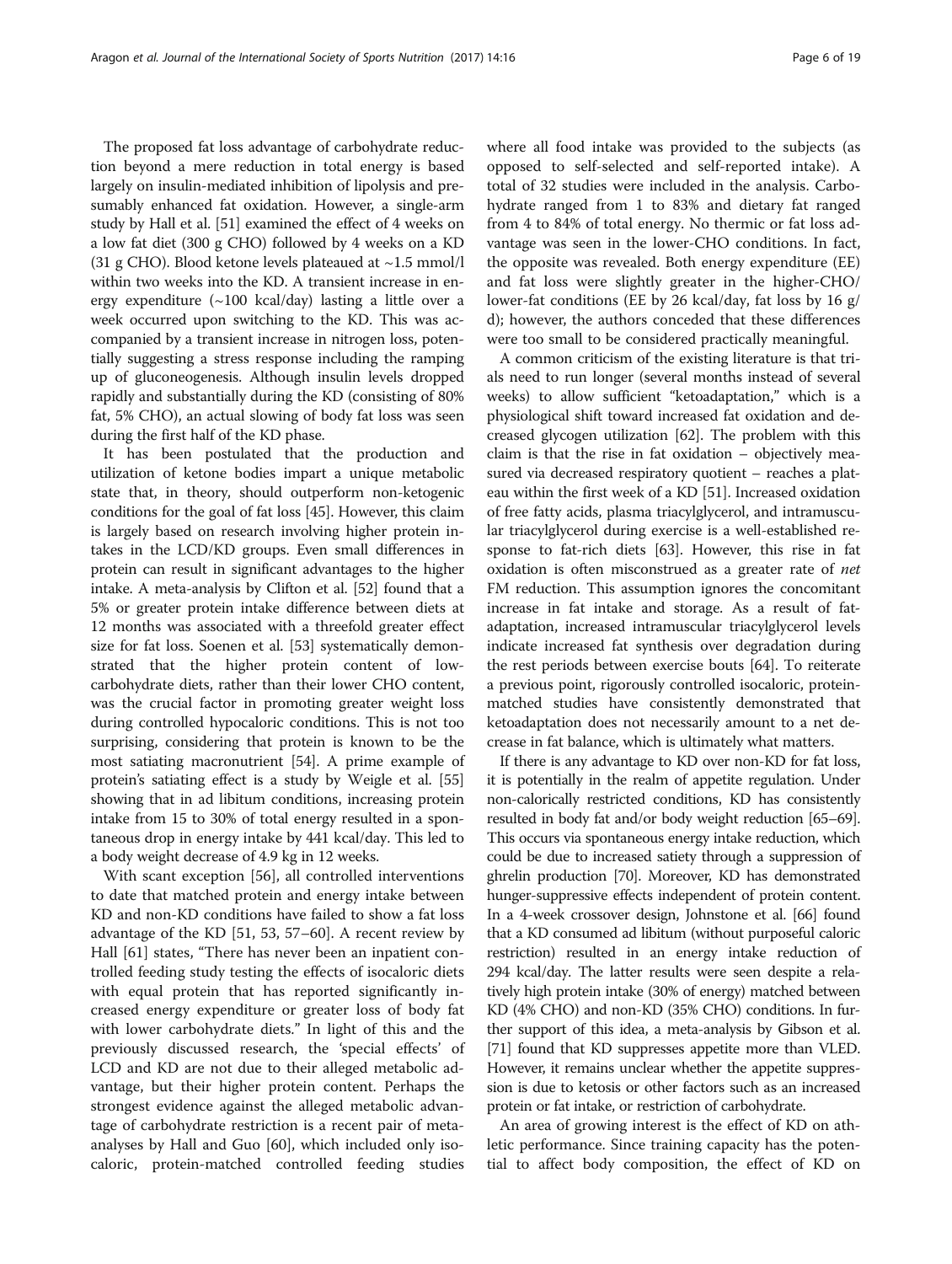exercise performance warrants discussion. Carbohydrate restriction combined with high fat intake to become fatadapted (or ketoadapted) is a tactic that attempts to improve performance by increasing the body's reliance on fat as fuel, thereby sparing/decreasing glycogen use, which ostensibly could improve athletic performance. However, in contrast to the proposed benefits of fatadaptation on performance, Havemann et al. [[72\]](#page-16-0) found that 7 days of a high-fat diet (68%) followed by 1 day of high-CHO diet (90%) expectedly increased fat oxidation, but decreased 1-km sprint power output in well-trained cyclists. Stellingwerff et al. [\[73](#page-16-0)] compared substrate utilization, glycogenolysis, and enzymatic activity from either 5 days of a high-fat diet (67%) or high-CHO (70%) followed by one day of high-CHO with no training, followed by experimental trials on the seventh day. The high-fat diet increased fat oxidation, but also lowered pyruvate dehydrogenase activity and decreased glycogenolysis. These results provide a mechanistic explanation for the impairment in high-intensity work output as a result of high-fat, CHO-restricted diets [\[62](#page-16-0), [65, 67\]](#page-16-0). Recently, an ergolytic effect from ketoadaptation has been observed at lower intensities as well. Burke et al. [[74\]](#page-16-0) reported that after 3 weeks on a KD at a slight energy deficit, elite race walkers showed increased fat oxidation and aerobic capacity. However, this was accompanied by a reduction in exercise economy (increased oxygen demand for a given speed). The linear and non-linear high-CHO diets in the comparison both caused significant performance improvements, while no significant improvement was seen in the KD (there was a nonsignificant performance decrease). It is notable that Paoli et al. [[75\]](#page-16-0) found no decrease in bodyweight-based strength performance in elite artistic gymnasts during 30 days of KD. Furthermore, the KD resulted in significant loss of FM (1.9 kg) and non-significant gain of LM (0.3 kg). However, unlike Burke et al.'s study, which equated protein between groups  $(\sim 2.2 \text{ g/kg})$ , Paoli et al.'s protein intakes were skewed in favor of the KD (2.9 vs. 1.2 g/kg). Wilson et al. [[56\]](#page-16-0) recently reported similar increases in strength and power in a protein and calorie-matched comparison of a KD and a Western diet model, suggesting that KD might have less ergolytic potential for strength training than it does for endurance training.

# High-protein diets

A common thread among high-protein diets (HPD) is that they have their various and subjective definitions. High-protein diets have been more generally defined as intakes reaching [\[76\]](#page-16-0) or exceeding 25% of total energy [[29\]](#page-15-0). High-protein diets have also been identified as ranging from 1.2–1.6 g/kg [[54\]](#page-16-0). Classic work by Lemon et al. showed that protein consumed at double the RDA (1.6 g/kg) repeatedly outperformed the RDA (0.8 g/kg) for preserving LM and reducing FM [[77](#page-16-0), [78](#page-16-0)]. However, Pasiakos et al. [[79\]](#page-16-0) found that triple the RDA (2.4 g/kg) did not preserve lean mass to a significantly greater extent than double the RDA. More recently, Longland et al. [[80\]](#page-16-0) found that in dieting conditions involving highintensity interval sprints and resistance training, protein intake at 2.4 g/kg caused LM gains (1.2 kg) and fat loss (4.8 kg), while 1.2 g/kg resulted in preservation of lean mass (0.1 kg), and less fat loss (3.5 kg). A unique methodological strength in Longland et al.'s design was the use of the 4C model to assess body composition. Subjects were also provided all food and beverage intake, which added an extra layer of control and strengthened the findings. Augmenting this body of literature is Arciero et al.'s work on "protein-pacing" (4–6 meals/day, >30% protein per meal resulting in >1.4 g/kg/d), which has demonstrated this method's superiority over conventional, lower-protein/lower-frequency diets for improving body composition in hypocaloric conditions [[81](#page-16-0), [82](#page-16-0)].

Of the macronutrients, protein has the highest thermic effect and is the most metabolically expensive. Given this, it is not surprising that higher protein intakes have been seen to preserve resting energy expenditure while dieting [[54\]](#page-16-0). Also, protein is the most satiating macronutrient, followed by carbohydrate, and fat being the least [[83\]](#page-16-0). With just one exception [[84\]](#page-16-0), a succession of recent meta-analyses [[52, 85](#page-16-0)–[87\]](#page-16-0) supports the benefit of higher protein intakes for reducing body weight, FM, and waist circumference, and preserving LM in an energy deficit. A systematic review by Helms et al. [[88](#page-16-0)] suggested that protein intakes of 2.3–3.1 g/kg FFM was appropriate for lean, resistance trained athletes in hypocaloric conditions. This is one of the rare pieces of literature that report protein requirements on the basis of FFM rather than total body weight.

Antonio et al. [\[89](#page-16-0)–[92](#page-16-0)] recently began a series of investigations of which can be considered super-HPD. First in the series, the addition of dietary protein amounting to 4.4 g/kg for eight weeks in resistance-trained subjects did not significantly change body composition compared to control conditions of maintenance intake with habitual protein at 1.8 g/kg. Remarkably, the additional protein amounted to an ~800 kcal/day increase, and did not result in additional weight gain. A subsequent 8-week investigation involved resistance-trained subjects on a formally administered, periodized resistance training protocol [\[90\]](#page-16-0). The high-protein group (HP) consumed 3.4 g/kg, while the normal-protein group (NP) consumed 2.3 g/kg. HP and NP showed significant gains in LM (1.5 kg in both groups). A significantly greater fat mass decrease occurred in HP compared to NP (1.6 and 0.3 kg, respectively). This is intriguing, since HP reported a significant increase caloric intake compared to baseline (374 kcal), while NP's caloric increase was not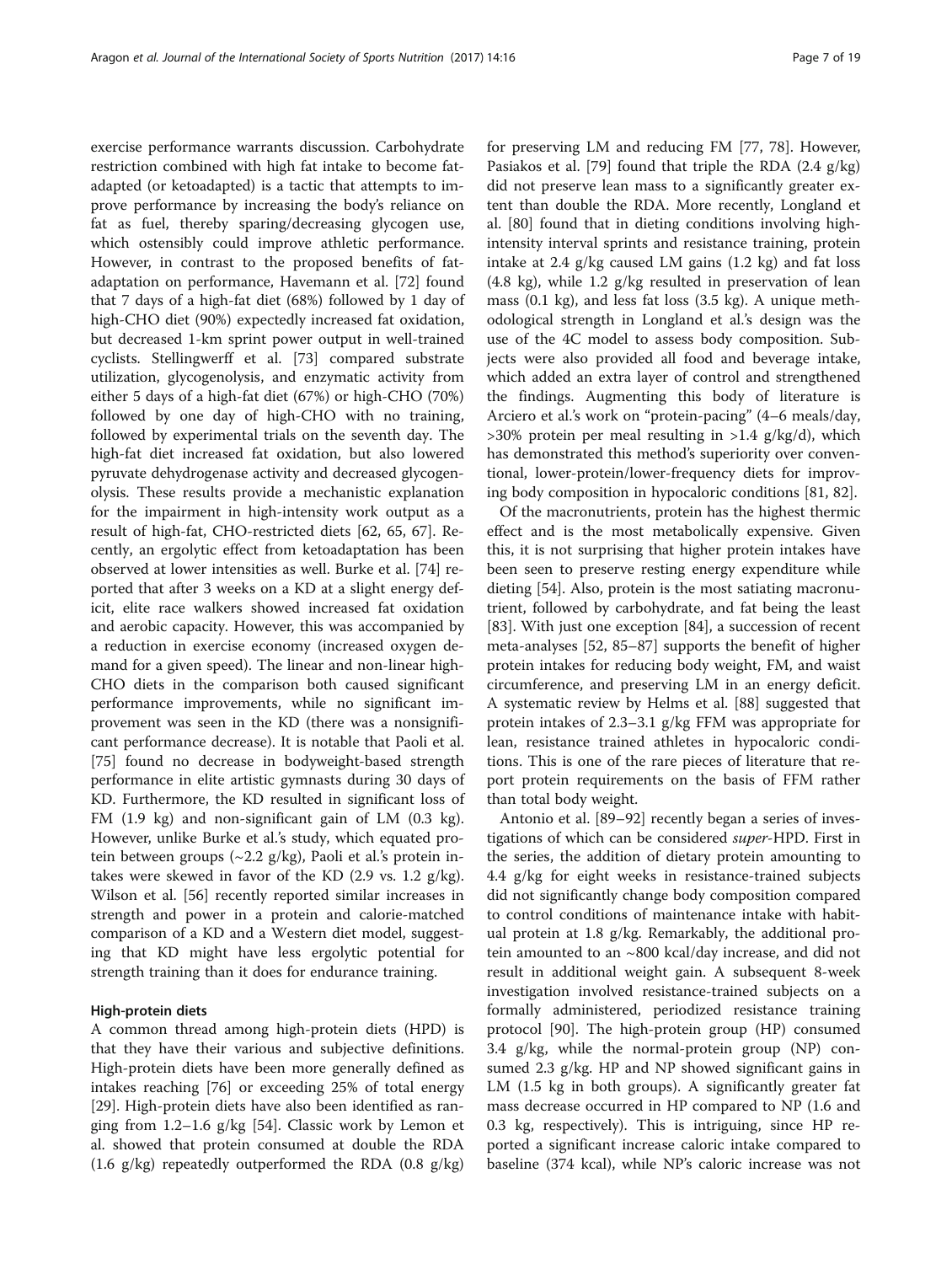statistically significant (103 kcal). A subsequent 8-week crossover trial [\[91\]](#page-16-0) in resistance-trained subjects compared protein intakes of 3.3 versus 2.6 g/kg/d. A lack of significant differences in body composition and strength performance were seen despite a significantly higher caloric intake in HP vs. NP (an increase of 450 vs. 81 kcal above baseline). Antonio et al.'s most recent investigation [[92](#page-16-0)] was a 1-year crossover trial using resistancetrained subjects, comparing protein intakes of 3.3 vs. 2.5 g/kg. In agreement with previous findings, there were no differences in body composition (importantly, no significant increase in fat mass), despite a significantly higher caloric intake in HP vs. NP (an increase of 450 vs. 81 kcal above baseline). This study also addressed health concerns about long-term high protein intakes (3–4 times the RDA) by demonstrating no adverse effects on a comprehensive list of measured clinical markers, including a complete metabolic panel and blood lipid profile.

An in-patient, metabolic ward study by Bray et al. [[76](#page-16-0)] compared 8 weeks of hypercaloric conditions with protein at 5 (LP), 15 (NP), and 25% of total energy (HP). All three groups gained total body weight, but LP lost 0.7 kg LM. Moreover, the NP and HP groups gained 2.87 and 3.98 kg LM, respectively. All three groups gained body fat (3.51 kg) with no significant difference between groups. These results are seemingly at odds with Antonio et al.'s observations [\[89](#page-16-0)–[92\]](#page-16-0). However, aside from the tighter control and surveillance inherent with metabolic ward conditions, Bray et al.'s subjects were untrained and remained sedentary throughout the study. Antonio et al.'s well-trained subjects were undergoing intensive resistance training and could have had an advantage regarding fuel oxidation and preferential nutrient partitioning toward lean body mass.

Speculation over the fate of the extra protein consumed in the Antonio et al. studies [[89](#page-16-0)–[92\]](#page-16-0) may include a higher thermic effect of feeding, increased non-exercise activity thermogenesis (NEAT), increased thermic effect of exercise (TEE), increased fecal energy excretion, reduced intake of the other macronutrients via increased satiety and suppressed hepatic lipogenesis. It should be noted as well that there might have been a misreporting of energy intake. Antonio et al.'s findings collectively suggest that the known thermic, satiating, and LM-preserving effects of dietary protein might be amplified in trained subjects undergoing progressive resistance exercise.

# Intermittent fasting

Intermittent fasting (IF) can be divided into three subclasses: alternate-day fasting (ADF), whole-day fasting (WDF), and time-restricted feeding (TRF) [[93](#page-16-0)]. The most extensively studied IF variant is ADF, which typically involves a 24-hour fasting period alternated with a

24-hour feeding period. Complete compensatory intake on the feeding days (to offset the fasting days' deficit) does not occur, and thus total weight loss and fat loss occurs on ADF. Lean mass retention has been a surprisingly positive effect of ADF [\[94](#page-17-0)–[97](#page-17-0)]. However, lean mass loss in ADF conditions has also been observed by other investigators [[98](#page-17-0)–[100](#page-17-0)]. The latter effect might be attributable to more severe energy deficits. The more lean mass-friendly is an energy-restricted period (~25% of maintenance requirements, typically in the form of a single meal at lunchtime) alternated with a 24-hour ad libitum (as desired) feeding period. Recently, Catenacci et al. [[97](#page-17-0)] reported that ADF with zero caloric intake on the fasting days alternated with ad libitum feeding days showed similar results to daily caloric restriction on body composition, and slightly outperformed daily caloric restriction after 6-months of unsupervised weight loss maintenance. On the note of alternating fasting and feeding periods of the same length, alternate-week energy restriction (1 week on ~1300 kcal/day, one week on the usual diet) has only a single study to date, but is worth mentioning since it was as effective as continuous energy restriction for reducing body weight and waist girth at 8 weeks and 1 year [[101](#page-17-0)].

Whole-day fasting involves one to two 24-hour fasting periods throughout the week of otherwise maintenance intake to achieve an energy deficit. Of note, not all WDF studies involve zero energy intake during the 'fasting' days. Although WDF has been consistently effective for weight loss, Harvie et al. [[102\]](#page-17-0) saw no difference in body weight or body fat reduction between the WDF (2 'fasting' days of  $\sim 647$  kcal) group and controls when the weekly energy deficit was equated over a 6-month period. A subsequent study by Harvie et al. [[103](#page-17-0)] compared daily energy restriction (DER) with two separate WDF diets: one with two structured energy-restricted 'fasting' days per week, and one whose 2 'fasting' days consisted of ad libitum protein and unsaturated fat. Both WDF diets caused greater 3-month fat loss than DER (3.7 vs. 2.0 kg). An important detail here is that at 3 months, 70% of the fasting days were completed in the WDF groups while the DER group achieved their targeted caloric deficit only 39% of the trial.

Time-restricted feeding typically involves a fasting period of 16–20 hours and a feeding period of 4–8 hours daily. The most widely studied form of TRF is Ramadan fasting, which involves approximately 1 month of complete fasting (both food and fluid) from sunrise to sunset. Unsurprisingly, significant weight loss occurs, and this includes a reduction in lean mass as well as fat mass [\[104, 105\]](#page-17-0). Aside from Ramadan fasting studies, dedicated TRF research has been scarce until recently. An 8-week trial by Tinsley et al. [[106](#page-17-0)] examined the effect of a 20-hour fasting/4-hour feeding protocol (20/4)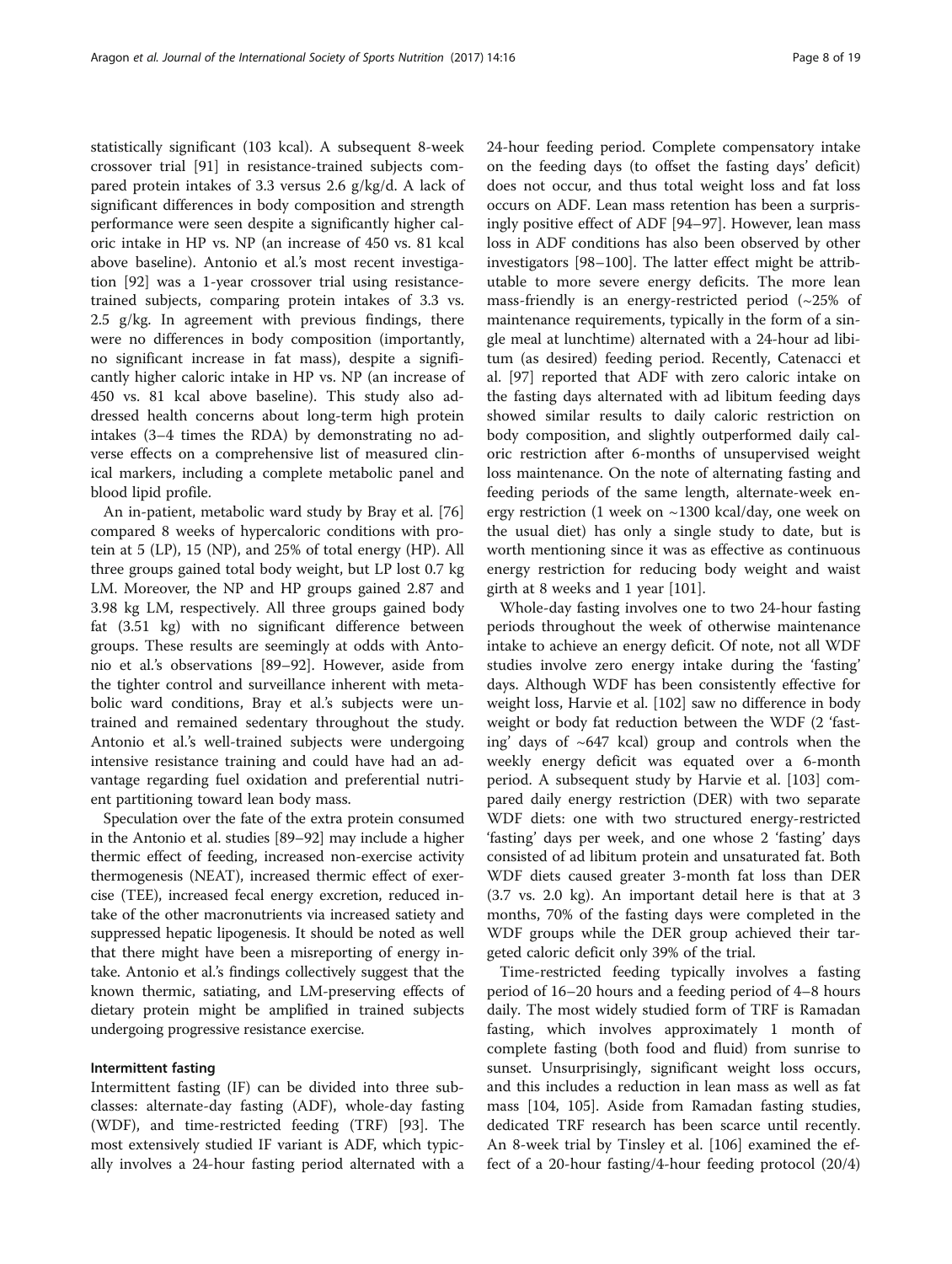done 4 days per week on recreationally active, but untrained subjects. No limitations were placed on the amounts and types of food consumed in the 4-hour eating window. A standardized resistance training program was administered 3 days per week. The TRF group lost body weight, due to a significantly lower energy intake (667 kcal less on fasting compared to non-fasting days). Cross sectional area of the biceps brachii and rectus femoris increased similarly in both the TRF and normal diet (ND) group. No significant changes in body composition (via DXA) were seen between groups. Despite a lack of statistical significance, there were notable effect size differences in lean soft tissue (ND gained 2.3 kg, while TRF lost 0.2 kg). Although both groups increased strength without significant between-group differences, effect sizes were greater in the TRF group for bench press endurance, hip sled endurance, and maximal hip sled strength. This finding should be viewed cautiously given the potential for greater and more variable neurological gains in untrained subjects.

A subsequent study by Moro et al. [[107\]](#page-17-0) found that in resistance-trained subjects on a standardized training protocol, a 16-hour fasting/8-hour feeding cycle (16/8) resulted in significantly greater FM loss in TRF vs. normal diet control group (ND) (1.62 vs. 0.31 kg), with no significant changes in LM in either group. TRF's meals were consumed at 1 pm, 4 pm, and 8 pm. ND's meals were consumed at 8 am, 1 pm, and 8 pm. Macronutrient intake between the TRF and ND groups was matched, unlike the aforementioned Tinsley et al. study [[106](#page-17-0)] whereby protein intake was disparate and sub-optimal  $(1.0 \text{ g/kg}$  in the TRF group and 1.4 g/kg in the ND control group). Subjects in the present study's TRF and ND group consumed 1.93 and 1.89 g/kg, respectively. The mechanisms underlying these results are not clear. The authors speculated that increased adiponectin levels in the TRF group could have stimulated mitochondrial biogenesis via interacting with PPAR-gamma, in addition to adiponectin acting centrally to increase energy expenditure. However, the TRF group also experienced unfavorable changes such as decreased testosterone and triiodothyronine levels.

Seimon et al. [\[108](#page-17-0)] recently published the largest systematic review of IF research to date, comparing the effects of intermittent energy restriction (IER) to continuous energy restriction (CER) on body weight, body composition, and other clinical parameters. Their review included 40 studies in total, 12 of which directly compared an IER with a CER condition. They found that overall, the two diet types resulted in "apparently equivalent outcomes" in terms of body weight reduction and body composition change. Interestingly, IER was found to be superior at suppressing hunger. The authors speculated that this might be attributable to ketone production in the fasting phases. However, this effect was immaterial since on the whole, IF failed to result in superior improvements in body composition or greater weight loss compared to CER. Table [2](#page-9-0) outlines the characteristics of the major diet archetypes.

# Mechanisms governing changes in body composition vis a vis diet alterations Calories in/calories Out (CICO)

In its simplest form, CICO is an acronym for the idea that weight loss or gain is determined by a caloric deficit or surplus, regardless of diet composition. While this technically is true, it fails to account for the composition of the weight gained or lost, as well as the multitude of factors that drive eating behaviors that dictate caloric intake. Both voluntary and involuntary factors govern the "calories out" side of the equation, beginning with the varying metabolic cost of processing the macronutrients. As reported by Jéquier, the thermic effect of protein (expressed as a percentage of energy content) is 25–30%, carbohydrate is 6–8%, and fat is 2–3% [\[109\]](#page-17-0). However, Halton and Hu [\[110\]](#page-17-0) reported greater variability, with the thermic effect of protein being 20–35%, carbohydrate at 5–15%, and fat being subject to debate since some investigators found a lower thermic effect than carbohydrate while others found no difference.

Variability in the thermic effect of fat can be attributed to differences in molecular structure that significantly alter its metabolism. For example, Seaton et al. [[111](#page-17-0)] found that medium chain triglycerides (MCTs) produced a significantly greater thermic effect than long chain triglycerides during a 6-hour postprandial period (12 vs. 4% higher than basal oxygen consumption). Differences in the TEF of protein have also been observed in direct comparisons. Acheson et al. [[112\]](#page-17-0) demonstrated that within mixed-macronutrient meals (50% protein, 40% CHO, 10% fat) meals, whey had a higher thermic effect than casein, which had a higher thermic effect than soy protein. All protein sources had a higher thermic effect than an all-CHO meal. Importantly, the thermic effect of each macronutrient can vary within and across individuals [\[113](#page-17-0)]. In any case, protein has consistently shown a higher thermic effect than carbohydrate or fat. Alcohol has been reported to have a similar thermic effect to protein but with a wider range of 10–30% [[114](#page-17-0)].

The thermic effect of food (TEF), also called diet-induced thermogenesis, is one of several components of EE. TEF represents approximately 8–15% of total daily energy expenditure (TDEE) [\[115\]](#page-17-0). The largest component of TDEE, at least among individuals not involved in extremely high volumes of exercise, is resting energy expenditure (REE), which is often mentioned interchangeably with resting metabolic rate (RMR) or basal metabolic rate (BMR). Basal metabolic rate is the energetic cost of the biological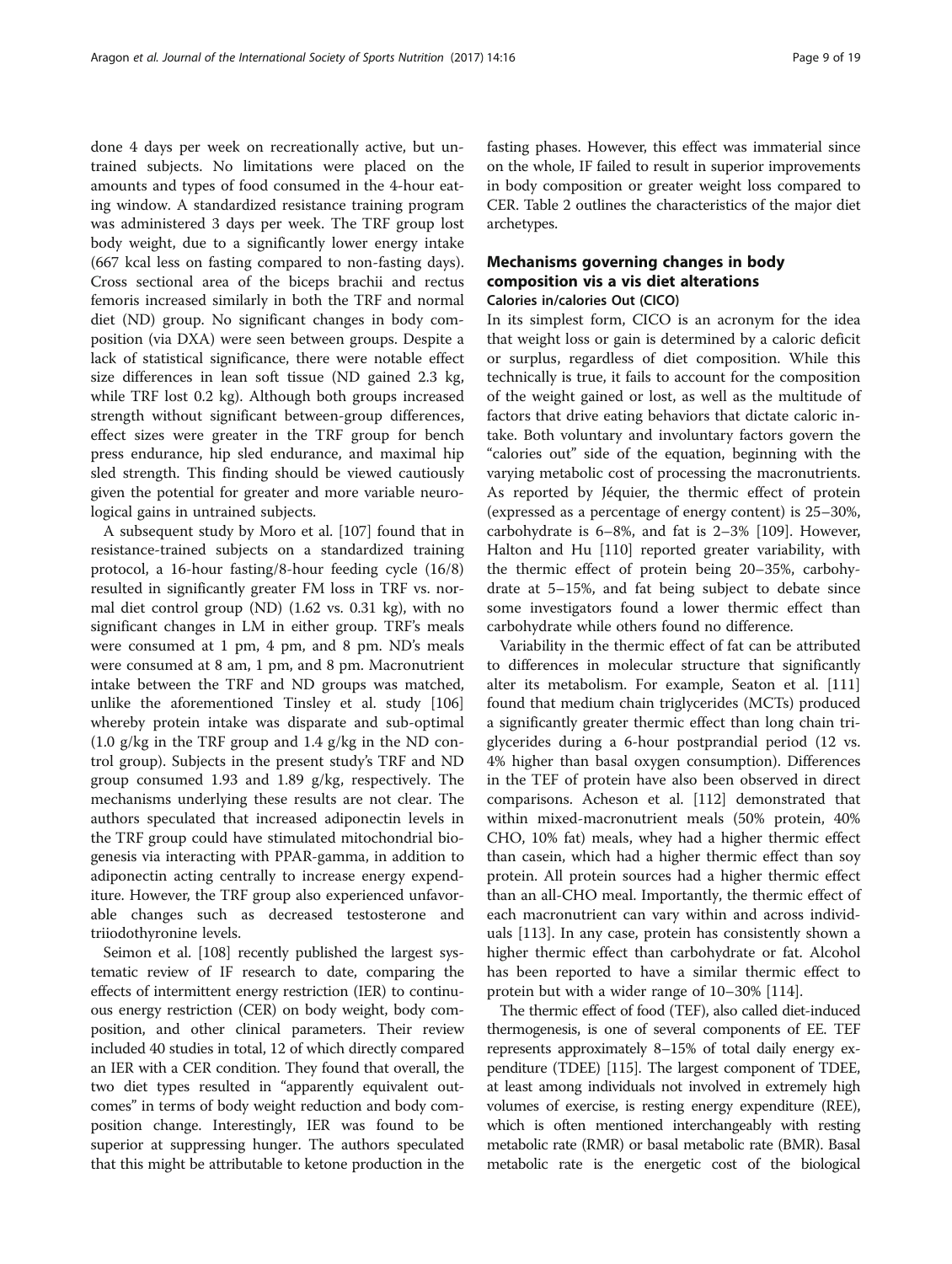<span id="page-9-0"></span>Table 2 Diet categories

| Diet                                | Composition                                                                                                                                                                                                                | Strengths                                                                                                                                                                                                                                                                                                                                                                                         | Limitations                                                                                                                                                                                                                                                                                                                                             |
|-------------------------------------|----------------------------------------------------------------------------------------------------------------------------------------------------------------------------------------------------------------------------|---------------------------------------------------------------------------------------------------------------------------------------------------------------------------------------------------------------------------------------------------------------------------------------------------------------------------------------------------------------------------------------------------|---------------------------------------------------------------------------------------------------------------------------------------------------------------------------------------------------------------------------------------------------------------------------------------------------------------------------------------------------------|
| Low-energy<br>diets (LED)           | LED: 800-1200 kcal/day<br>VLED: 400-800 kcal/day                                                                                                                                                                           | Rapid weight loss (1.0-2.5 kg/week, diets involve<br>premade products that eliminate or minimize the<br>need for cooking and planning.                                                                                                                                                                                                                                                            | VLED have a higher risk for more severe side-effects,<br>but do not necessary outperform LED in the long-<br>term                                                                                                                                                                                                                                       |
| Low-fat diets<br>(LFD)              | I FD: 25-30% fat<br>VLFD: 10-20% fat                                                                                                                                                                                       | LFD have the support of the major health<br>organizations due to their large evidence basis in the<br>literature on health effects. Flexible macronutrient<br>range. Does not indiscriminately vilify foods based<br>on CHO content.                                                                                                                                                              | Upper limits of fat allowance may falsely convey the<br>message that dietary fat is inherently antagonistic to<br>body fat reduction. VLFD have a scarce evidence<br>basis in terms of comparative effects on body<br>composition, and extremes can challenge<br>adherence.                                                                             |
| Low-<br>carbohydrate<br>diets (LCD) | 50-150 g CHO, or up<br>to 40% of kcals from<br><b>CHO</b>                                                                                                                                                                  | Defaults to higher protein intake. Large amount of<br>flexibility in macronutrient proportion, and by<br>extension, flexibility in food choices. Does not<br>indiscriminately prohibit foods based on fat content.                                                                                                                                                                                | Upper limits of CHO allowance may falsely convey<br>the message that CHO is inherently antagonistic to<br>body fat reduction.                                                                                                                                                                                                                           |
| Ketogenic<br>diets (KD)             | Maximum of $\sim$ 50 g<br><b>CHO</b><br>Maximum of $\sim$ 10%<br>CHO                                                                                                                                                       | Defaults to higher protein intake. Suppresses<br>appetite/controls hunger, causes spontaneous<br>reductions in kcal intake under non-calorically re-<br>stricted conditions. Simplifies the diet planning and<br>decision-making process.                                                                                                                                                         | Excludes/minimizes high-CHO foods which can be<br>nutrient dense and disease-preventive. Can com-<br>promise high-intensity training output. Has not<br>shown superior effects on body composition com-<br>pared to non-KD when protein and kcals are<br>matched. Dietary extremes can challenge long-term<br>adherence.                                |
| High-protein<br>diets (HPD)         | HPD: $\geq$ 25% of total<br>kcals, or 1.2-1.6 g/kg<br>(or more)<br>Super HPD: > 3 g/kg                                                                                                                                     | HPD have a substantial evidence basis for improving<br>body composition compared to RDA levels (0.8 g/<br>kg), especially when combined with training. Super-<br>HPD have an emerging evidence basis for use in<br>trained subjects seeking to maximize intake with<br>minimal-to-positive impacts on body composition.                                                                           | May cause spontaneous reductions in total energy<br>intake that can antagonize the goal of weight gain.<br>Potentially an economical challenge, depending on<br>the sources. High protein intakes could potentially<br>displace intake of other macronutrients, leading to<br>sub-optimal intakes (especially CHO) for athletic per-<br>formance goals. |
| Intermittent<br>fasting (IF)        | Alternate-day fasting<br>(ADF): alternating 24-h<br>fast, 24-h feed.<br>Whole-day fasting<br>(WDF): 1-2 complete<br>days of fasting per<br>week.<br>Time-restricted feeding<br>(TRF): 16-20-h fast, 4-<br>8-h feed, daily. | ADF, WDF, and TRF have a relatively strong evidence<br>basis for performing equally and sometimes<br>outperforming daily caloric restriction for improving<br>body composition. ADF and WDF have ad libitum<br>feeding cycles and thus do not involve precise<br>tracking of intake. TRF combined with training has an<br>emerging evidence basis for the fat loss while<br>maintaining strength. | Questions remain about whether IF could<br>outperform daily linear or evenly distributed intakes<br>for the goal of maximizing muscle strength and<br>hypertrophy. IF warrants caution and careful<br>planning in programs that require optimal athletic<br>performance.                                                                                |

processes required for survival at rest. As a matter of technical trivia, BMR is measured in an overnight fasted state, lying supine at complete rest, in the postabsorptive state (the condition in which the gastrointestinal tract is empty of nutrients and body stores must supply required energy). REE/RMR represents fasted-state energy expenditure at rest at any time of the day, and can range 3–10% higher than BMR due to the residual influence of TEF and physical activity [\[116](#page-17-0)].

Basal metabolic rate typically amounts to 60–70% of TDEE. The other main component of TDEE is nonresting energy expenditure, which is comprised of 3 subcomponents: non-exercise activity thermogenesis (NEAT), exercise activity thermogenesis (EAT), and finally, TEF. NEAT encompasses the energy expenditure of occupation, leisure, basic activities of daily living, and unconscious/ spontaneous activity such as fidgeting. While BMR and TEF are relatively static, NEAT and EAT vary widely within and across individuals. EAT has been reported to range from 15 to 30% of TDEE [\[115\]](#page-17-0), but the role of

NEAT is more easily overlooked. NEAT comprises ~15% of TDEE in sedentary individuals and perhaps 50% or more in highly active individuals [\[117](#page-17-0)]. The impact of NEAT can be substantial since it can vary by as much as 2000 kcals between individuals of similar size [[118](#page-17-0)]. Table [3](#page-10-0) outlines the components of TDEE, with examples of low, moderate, and high TDEE [[115](#page-17-0)–[117](#page-17-0)].

The oversimplification of the CICO concept has led to a call to "eat less, move more" as a solution to the obesity pandemic. While this advice technically is the answer, the challenge lies in programming the variables so that the desired energy balance is sustained over the longterm, and the targeted body composition is reached and maintained while preventing or minimizing REE losses. Involuntary adaptive shifts separate humans from machines. We differ from bomb calorimeters primarily due to our dynamic nature, which is based on the homeostatic drive toward survival. When hypocaloric conditions are imposed, energy expenditure has a tendency to decrease. Conversely, when a caloric surplus is imposed,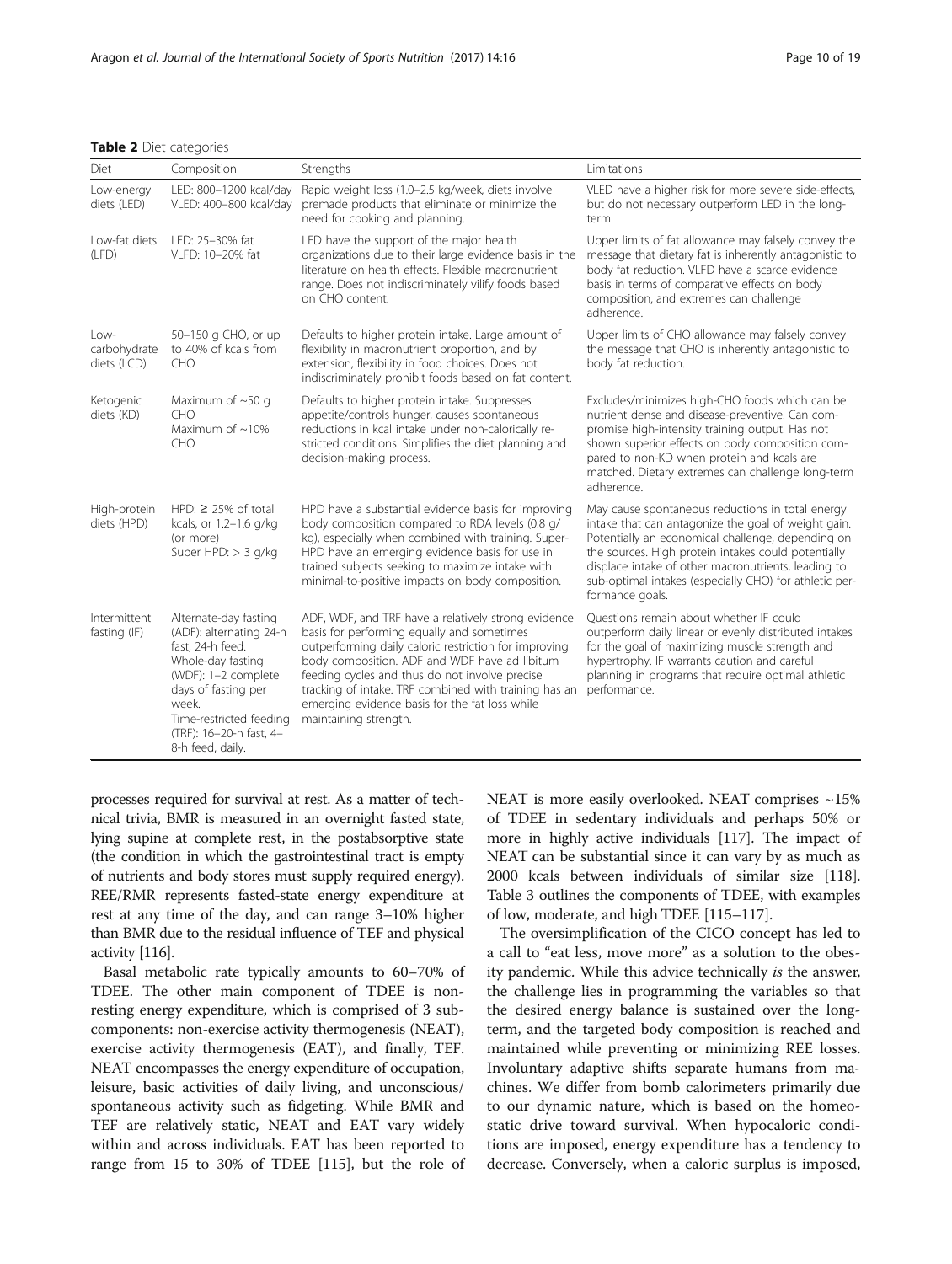| Component of TDEE                          | Percent of TDEE | Example:<br>1600 kcal TDEE | Example:<br>2600 kcal TDEE | Example:<br>3600 kcal TDEE |
|--------------------------------------------|-----------------|----------------------------|----------------------------|----------------------------|
| Thermic effect of food (TEF)               | $8 - 15$        | 128-240                    | 208-390                    | 288-540                    |
| Exercise activity thermogenesis (EAT)      | $15 - 30$       | $240 - 480$                | 390-780                    | 540-1080                   |
| Non-exercise activity thermogenesis (NEAT) | $15 - 50$       | $240 - 800$                | 390-1300                   | 540-1800                   |
| Basal metabolic rate (BMR)                 | 60-70           | $960 - 1120$               | 1560-1820                  | 2160-2520                  |

<span id="page-10-0"></span>Table 3 Components of total daily energy expenditure

EE has a tendency to increase. However, human energy balance has been called an asymmetric control system [[119\]](#page-17-0), because it tends to be lopsided in favor of more easily gaining weight but less easily losing weight. This asymmetry has been attributed to evolutionary pressures that selected the survival of "metabolically thrifty" individuals who more easily stored body fat during times of famine [[120](#page-17-0)].

The degree of processing or refinement of foods can influence their thermic effect. Barr and Wright [\[121](#page-17-0)] found a diet-induced thermogenesis of 137 kcal for a 'whole food' meal, and 73 kcal for the processed food meal. The 'whole food' meal had 5% more protein, and 2.5 g more fiber, but these factors are too small to account for the substantial difference in postprandial energy expenditure. The authors speculated that the greater mechanized preparation of the processed food caused less peristalsis and a greater loss of bioactive compounds, resulting in fewer metabolites, thus requiring less enzyme activity. This would lead to more energetically efficient absorption and metabolism. It is important to note that this was not a comparison of a highly processed food versus a whole food. Both of the meals in the comparison were cheese sandwiches. One just happened to have less mechanical refinement, and slightly more fiber and protein. The results of this study imply that processed foods are more fattening or less effective for weight management. However, the contrary has been demonstrated. Meal replacement products (powders, shakes, and bars) have matched or outperformed the effectiveness of whole food-based diets for weight loss and weight loss maintenance [\[82,](#page-16-0) [122, 123](#page-17-0)].

An awareness of tissue-specific metabolism can be helpful in understanding the resting metabolic benefits of improving body composition. It can also serve to clarify the widely misunderstood and often overestimated contribution of muscle to REE. McClave and Snider [[124\]](#page-17-0) reported that the greatest contributors to REE, per unit of mass, are the heart and kidneys, each spending approximately 400 kcal/kg/day. Next in the hierarchy are the brain and the liver, at 240 and 200 kcal/kg/day, respectively. These four organs constitute up to 70–80% of REE. In contrast, muscle and adipose tissue expend 13 and 4.5 kcal/kg/day, respectively. This should debunk the notion that increases in muscle mass give individuals the license to reduce dietary discretion. Even a relatively significant muscular gain of 5 kg would increase REE by only  $~65$  kcal/day. However, on a *net* basis (accounting for the total mass of each tissue in the body), muscle, brain, and liver are the top-3 contributors to overall REE. Thus, substantial losses in  $LM$  – including muscle – can meaningfully impact REE. Finally, it should be noted that tissue-specific EE can vary according to obese vs. non-obese status, advanced age, and to a lesser degree, sex [[125\]](#page-17-0). Table [4](#page-11-0) outlines the contribution of organs and tissues to REE in healthy adult humans [\[124](#page-17-0)].

#### Adaptations to underfeeding

Humans have a remarkable ability to maintain a relatively constant body weight through adult life despite wide variations in daily energy intake and expenditure. This indicates a highly sophisticated integration of systems that tirelessly auto-regulate homeostasis. In the case of hypocaloric conditions, the body up-regulates hunger and downregulates energy expenditure. The integration of physiological factors regulating the body's defense against weight loss (and also weight gain) is symphonic. The central nervous system 'communicates' with the adipose tissue, gastrointestinal tract and other organs in an effort to defend against homeostatic changes. This regulatory system is influenced by nutritional, behavioral, autonomic, and endocrine factors [[126](#page-17-0)].

The changes in EE are not always completely accounted for by changes in lean mass and fat mass. Therefore, in the context of hypocaloric diets, *adaptive* thermogenesis (AT) is a term used to describe the gray area where losses in metabolic tissue cannot simply explain reduced EE. In lean and obese subjects, maintaining a drop of ≥10% of total body weight results in a  $\sim$ 20–25% decrease in TDEE [\[127\]](#page-17-0). AT is a 10–15% drop in TDEE beyond what is predicted by losses in LM and FM as a result of maintaining a loss of ≥10% of total body weight. In weight-reduced subjects, the vast majority of (85–90%) of AT is due to decreased non-resting energy expenditure. The mechanisms underlying AT are unclear, but speculations include increased sympathetic drive and decreased thyroid activity. A classic experiment by Leibel et al. [[128\]](#page-17-0) demonstrated that in obese subjects, a 10% or greater weight loss resulted in a 15% greater EE reduction than predicted by body composition change. However, these subjects were put on an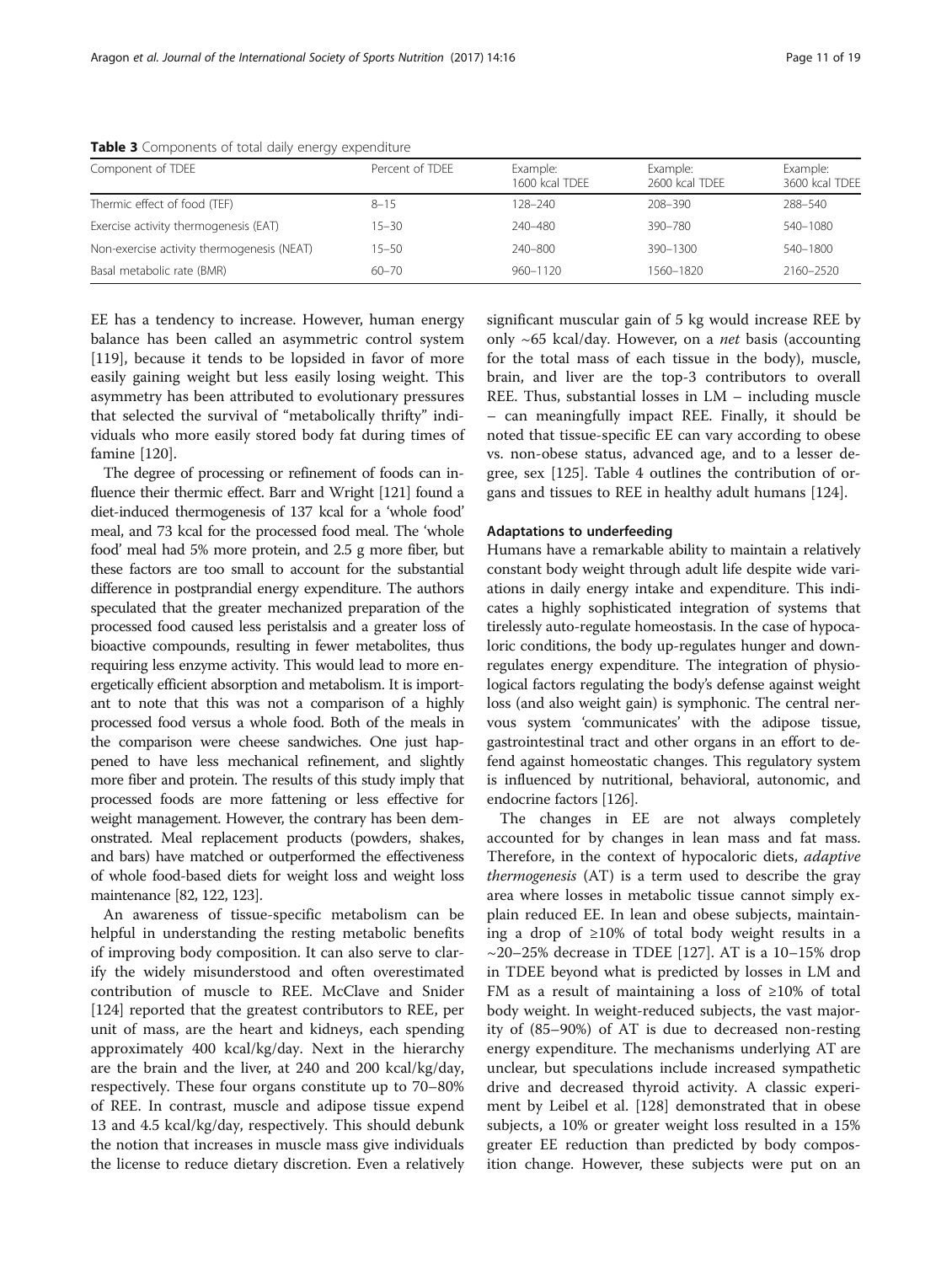| Organ or tissue                       | Metabolic rate (kcal/kg/day) | % Overall REE | Weight (kg) | % of Total body weight |
|---------------------------------------|------------------------------|---------------|-------------|------------------------|
| Adipose                               | 4.5                          | 4             | 15          | 21.4                   |
| Other (bone, skin, intestine, glands) | 12                           | 16            | 23.2        | 33.1                   |
| Muscle                                | 13                           | 22            | 28          | 40.0                   |
| Liver                                 | 200                          | 21            | 1.8         | 2.6                    |
| Brain                                 | 240                          | 22            | 1.4         | 2.0                    |
| Heart                                 | 400                          | 9             | 0.3         | 0.5                    |
| Kidneys                               | 400                          | 8             | 0.3         | 0.5                    |

<span id="page-11-0"></span>Table 4 Energy Expenditure of Different Tissues/Organs

800 kcal liquid diet composed of 15% protein, 45% CHO, and 40% fat. Imposed reductions in EE via lowprotein VLED do not necessarily reflect what is possible under conditions involving better macronutrient targets and proper training.

In contrast to Leibel et al.'s findings [\[128](#page-17-0)] and a recent study by Rosenbaum and Leibel [[129](#page-17-0)] using the same low-protein VLED, Bryner et al. [\[25](#page-15-0)] observed an increased RMR by the end of 12 weeks in subjects on an 800 liquid kcal diet. The discrepancy between Bryner et al.'s results and those of Leibel et al. can be explained by better macronutrient distribution and the implementation of resistance exercise. Bryner et al.'s VLED was composed of 40% protein, while Leibel et al.'s was 15% (30 g protein). Bryner's subjects underwent full-body resistance training three times per week, while Leibel's design neglected exercise programming altogether.

More recently, Camps et al. [\[130\]](#page-17-0) found that after significant weight loss resulting from 8 weeks on a VLED, reduced EE beyond what was predicted was still present after a year. While this can be viewed as the unfortunate persistence of weight loss-induced AT, the actual difference in RMR at baseline versus 52 weeks was a reduction of 81 kcal, where total weight loss was 5.4 kg (5.0 kg of which was FM). However, it is worth reiterating that higher protein alongside resistance training has been shown to prevent this impairment despite severe caloric restriction [\[25\]](#page-15-0). As it stands, the subjects were not engaged in structured exercise at any point (let alone a resistance training program that would support the metabolic activity of lean mass), and the details of their maintenance diet were not reported. In all likelihood, it was not optimized in terms of macronutrition.

Misreporting energy intake and output is a common occurrence that has the potential to be mistaken for metabolic adaptation. For example, Lichtman et al. [[131](#page-17-0)] used indirect calorimetry and doubly labeled water to objectively assess energy intake and output in obese subjects with a history of diet resistance, and a claimed intake of less than 1200 kcal/day. In the experimental group, no subject had a TEE more than 9.6% below the predicted values (average TEE was 2468 kcal), and no

subject had a RMR more than 10.4% below predicted values. It was determined that instead of some defect in thermogenesis, subjects under-reported their intake by an average of 47% (1053 kcal/day), and over-reported physical activity by 51% (251 kcal/day). Clearly, the gap between perceived compliance and actual compliance remains a major challenge to the goal of improving body composition.

#### Adaptations to overfeeding

In hypocaloric conditions, adaptive thermogenesis (AT) is a misnomer; it would more accurately be called *adap*tive thermoreduction due to a reduction in energy expenditure in response to reductions in energy intake. However, "adaptive thermogenesis" would be a more appropriate term for describing the production of heat in response to reductions in environmental temperature, or hypercaloric conditions. Joosen and Westerterp [\[132\]](#page-17-0) examined the literature (11 studies) to see if AT existed in overfeeding experiments. No evidence beyond the theoretical costs of increased body size and TEF were found. Nevertheless, there is substantial interindividual variability in the energetic response to overfeeding. Some individuals appear to be resistant to weight/fat gain, showing a concurrent increase in expenditure alongside increased intake. Others show less homeostatic drive and greater efficiency of energy storage. This interindividual variability is due, at least in part, to differences in NEAT.

A question relevant to fitness, sports nutrition, and body composition-oriented goals is whether so-called "hardgainers" have a metabolic impediment against weight gain or whether this is a lack of conscious discipline to sustain a caloric surplus. It is possible that conscious and unconscious increases in NEAT can pose a significant challenge to weight gain. A prime illustration of this is a study by Levine et al. [\[133\]](#page-17-0), who fed non-obese adults 1000 kcal above their maintenance needs for eight weeks. On average, 432 kcal were stored, and 531 kcal were burned. Nearly two-thirds of the latter (336 kcal) was attributable to NEAT, which on the upper end of the range was 692 kcal/day. This finding explains why some individuals can purposely increase daily caloric intake and still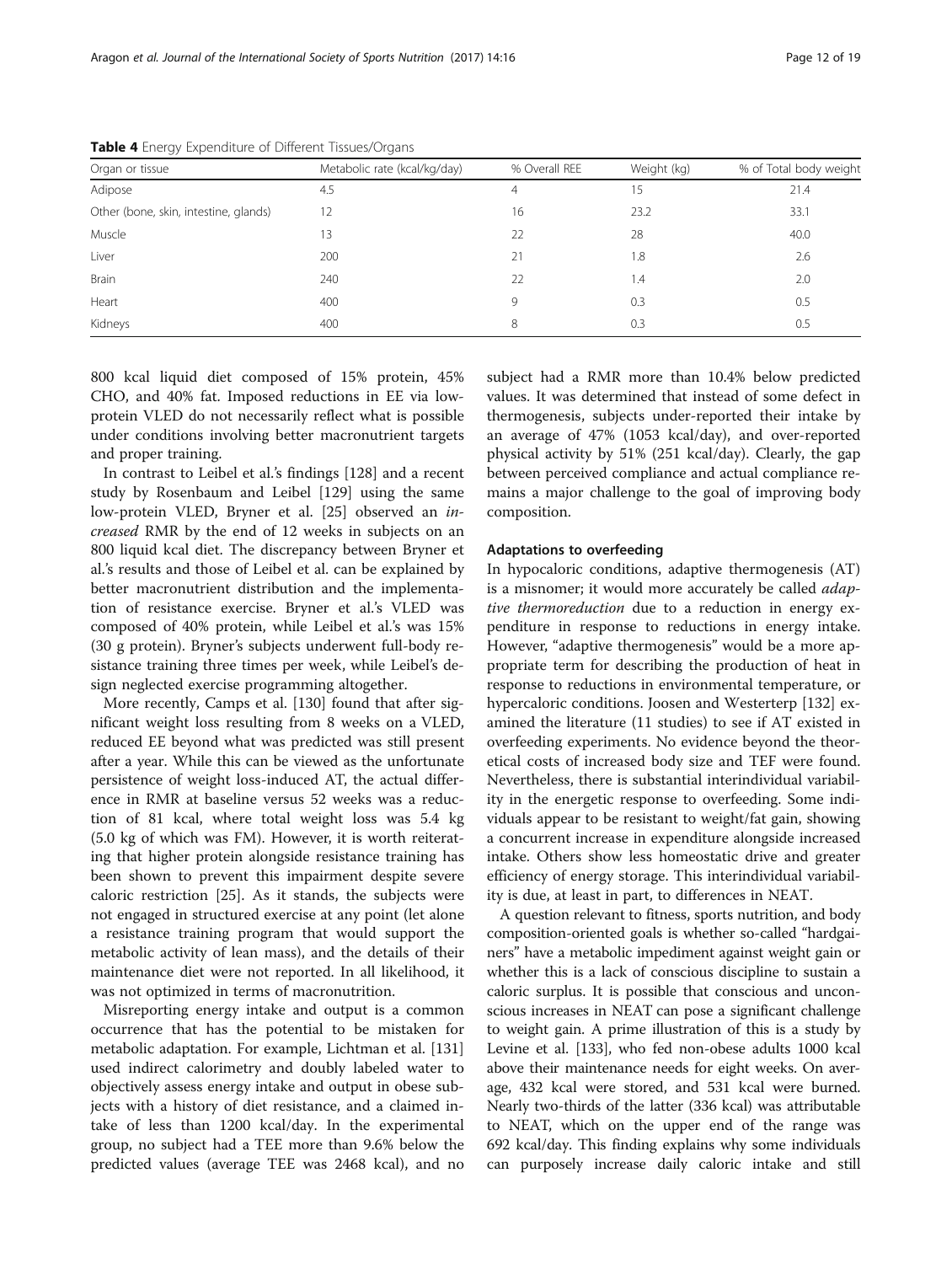experience a lack of weight gain. Unbeknownst to them, increased NEAT can negate the targeted caloric surplus.

The partitioning of a chronic energy surplus into the various tissue compartments is an important yet understudied area. Rosqvistet al. [\[134\]](#page-17-0) compared the effects of hypercaloric diets fortified with polyunsaturated fatty acid (PUFA) versus saturated fatty acid (SFA). Despite similar gains in total body weight (1.6 kg, via an additional 750 kcal/day from fat-fortified muffins), the ratio of LM:FM gained in the PUFA group was 1:1, whereas it was 1:4 in the SFA group, indicating a better LM-partitioning effect of surplus energy from PUFA. Furthermore, liver fat and visceral fat deposition were significantly greater in SFA. The authors speculated that a greater oxidation of PUFA might have decreased the production of nonesterified fatty acids, which in turn could have lowered hepatic triacylglycerol synthesis. Caution is warranted when attempting to generalize these results beyond the fat sources used (palm oil for SFA, sunflower oil for PUFA).

Chronic overfeeding adaptations can also vary according to training status. Garthe et al. [\[135\]](#page-17-0) compared the 12 week effects of 3585 kcal/day (544 kcal increase from baseline intake) in a nutritionally counseled group vs. 2964 kcal/day (128 kcal decrease from baseline) in the ad libitum group, without counseling. Elite athletes in a variety of sports were used. Lean mass gains were slightly but not significantly higher in the nutritionally counseled group (1.7 kg vs. 1.2 kg), but fat gain was also significantly higher (1.1 kg vs. 0.2 kg). In contrast, Rozenek et al. [\[136](#page-17-0)] compared the 8-week effects of a massive caloric surplus (2010 kcal/day) consisting of 356 g carbohydrate, 106 g protein, and 18 g fat (CHO-PRO), or an isocaloric highercarb treatment (CHO) consisting of 450 g carbohydrate, 24 g protein, and 14 g fat. A non-supplemented control group was included in the comparison, and this group underwent the same progressive resistance training protocol as the treatment groups. In contrast to Garthe et al.'s findings [\[135](#page-17-0)], Roznek et al.'s subjects gained almost exclusively LM in the CHO-PRO group (2.9 kg) with very little fat mass gain (0.2 kg). The CHO group showed slightly better results than CHO-PRO, although not to a statistically significant degree (3.4 kg LM gain, 0.3 kg FM loss). It was speculated that both groups consumed adequate protein at baseline (1.6 g/kg), so the additional protein in CHO-PRO (which increased protein intake to 2.9 g/kg) did not further enhance LM gains. Garthe et al. [[135](#page-17-0)] saw a significant amount of fat gain alongside the lean gain despite a much smaller caloric surplus (544 vs. 2010 kcal above maintenance). However, Garthe et al.'s subjects were elite athletes, while Rozenek et al.'s subjects were untrained, so it is possible that they were better primed for more dramatic progress in both departments (LM gain with minimal FM gain) despite the massive caloric surplus.

It can be argued that sustaining a caloric surplus is not necessary for muscle anabolism since LM gains have been reported in the literature during hypocaloric conditions [[26](#page-15-0), [80,](#page-16-0) [137, 138\]](#page-17-0). However, Pasiakos et al. [\[139](#page-17-0)] demonstrated a significant decrease in muscle protein synthesis and lower phosphorylation of associated intracellular signaling proteins during 10 days of a moderate energy deficit (80% of estimated energy requirements). Therefore, it is likely that diets seeking to optimize rates of LM gain are compromised by sustained caloric deficits, and optimized by sustained caloric surpluses to facilitate anabolic processes and support increasing training demands.

# Summary and conclusions Summary

Understanding how various diet types affect body composition is of utmost importance to researchers and practitioners. Ultimately, the interpretation of the data and implementation of the procedures determine the progress made by clients, patients, and the public. Fortunately, the current body of research is rich with information that can guide evidence-based theory and practice. Body composition assessment methods vary in their level of precision, reliability, and availability. Each method has its strengths and weaknesses. No single approach is ideal for all circumstances. Rather, the practitioner or researcher must employ the most practical option for the assessment needs of the individuals at hand, in order to achieve consistency in the face of inherent limitations and logistical considerations such as financial expense and technician skill. The various diet archetypes are wide-ranging in total energy and macronutrient distribution. Each type carries varying degrees of supporting data, and varying degrees of unfounded claims. Common threads run through the diets in terms of mechanism of action for weight loss and weight gain (i.e., sustained hypocaloric versus hypercaloric conditions), but there are also potentially unique means by which certain diets achieve their intended objectives (e.g., factors that facilitate greater satiety, ease of compliance, support of training demands, etc.).

# Conclusions and recommendations

- There is a vast multitude of diets. In addition, there are numerous subtypes that fall under the major diet archetypes. Practitioners, clinicians, and researchers need to maintain a grasp of the claims versus the evidence underlying each archetype to properly guide science-based practical and educational objectives with clients, patients, and the public.
- All body composition assessment methods have strengths and limitations. Thus, the selection of the method should weigh practicality and consistency with the prohibitive potential of cost, invasiveness,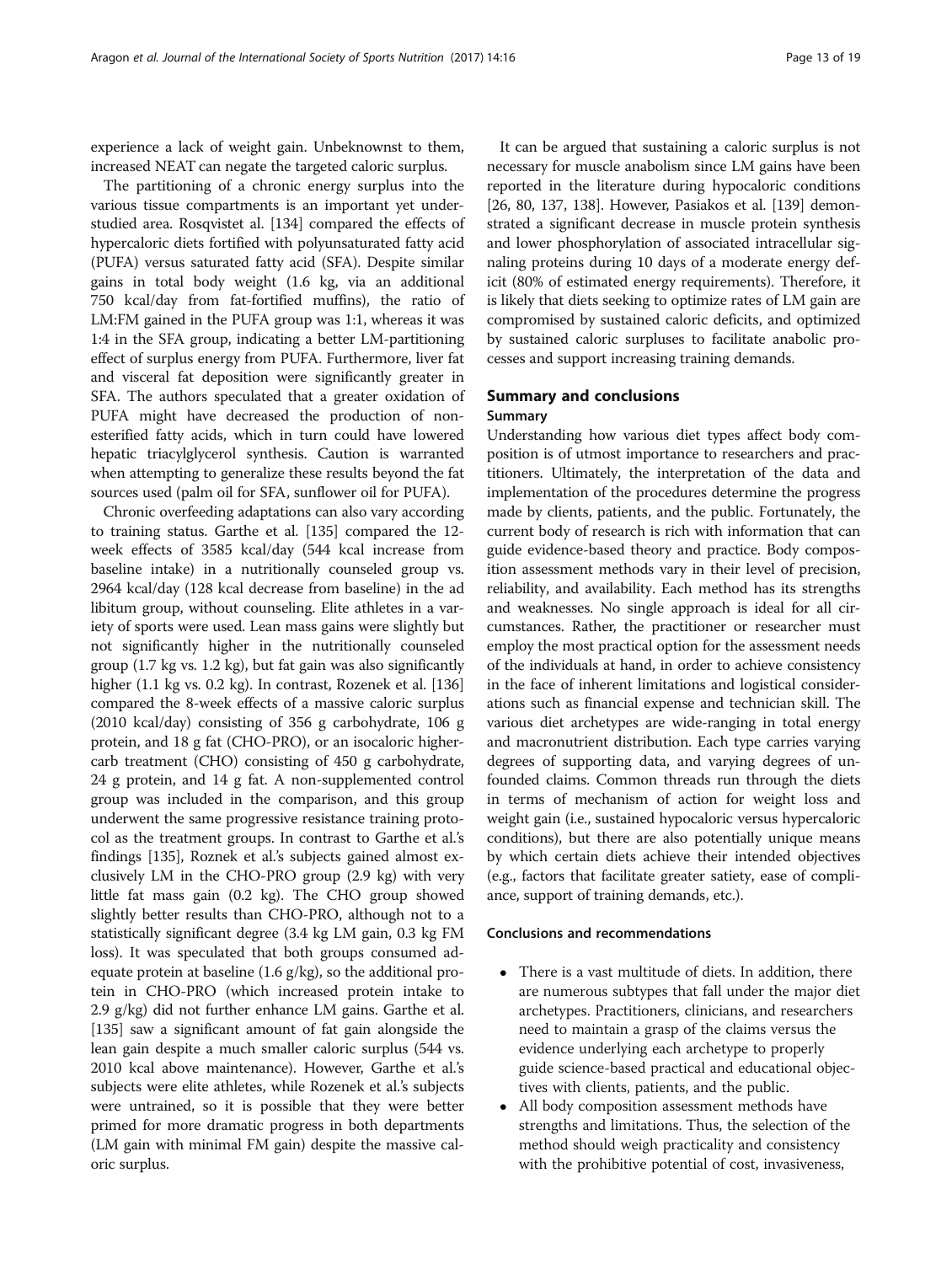- Diets focused primarily on FM loss (and weight loss beyond initial reductions in body water) operate under the fundamental mechanism of a sustained caloric deficit. This net hypocaloric balance can either be imposed linearly/daily, or non-linearly over the course of the week. The higher the baseline FM level, the more aggressively the caloric deficit may be imposed [[27](#page-15-0)]. As subjects get leaner, slower rates of weight loss can better preserve LM, as in Garthe et al.'s example of a weekly reduction of 0.7% of body weight outperforming 1.4% [\[138\]](#page-17-0). Helms et al. [\[140\]](#page-17-0) similarly suggested a weekly rate of 0.5–1.0% of body weight for bodybuilders in contest preparation.
- Although LM gains have been reported in the literature during hypocaloric conditions, diets primarily focused on LM gain are likely optimized via sustained caloric surplus to facilitate anabolic processes and support increasing training demands. The composition and magnitude of the surplus, the inclusion of an exercise program, as well as training status of the subjects can influence the nature of the gains. Larger caloric surpluses are more appropriate for untrained subjects who are primed for more dramatic progress in LM gain [[136](#page-17-0)] and for those with a high level of NEAT [[133](#page-17-0)]. On the other hand, smaller caloric surpluses are appropriate for more advanced trainees who may be at a higher risk for undue FM gain during aggressive hypercaloric conditions [[135](#page-17-0)]. It should be noted that not all trainees will fit within this general framework. Some novices might require smaller surpluses while some advanced trainees will require larger surpluses in order to push muscular gains forward. It is the job of the practitioner to tailor programs to the inevitable variability of individual response.
- A wide range of dietary approaches (low-fat to lowcarbohydrate/ketogenic, and all points between) can be similarly effective for improving body composition, and this allows flexibility with program design. To date, no controlled, inpatient isocaloric diet comparison where protein is matched between groups has reported a clinically meaningful fat loss or thermic advantage to the lower-carbohydrate or ketogenic diet [[60](#page-16-0)]. The collective evidence in this vein invalidates the carbohydrate-insulin hypothesis of obesity. However, ketogenic diets have shown appetite-suppressing potential exemplified by spontaneous caloric intake reductions in subjects on ketogenic diets without purposeful caloric restriction.

Athletic performance is a separate goal with varying demands on carbohydrate availability depending on the nature of the sport. Carbohydrate restriction can have an ergolytic potential, particularly for endurance sports. Effects of carbohydrate restriction on strength and power warrant further research.

- Increasing dietary protein to levels significantly beyond current recommendations for athletic populations may improve body composition. The ISSN's original 2007 position stand on protein intake (1.4–2.0 g/kg) [\[141](#page-17-0)] has gained further support from subsequent investigations arriving at similar requirements in athletic populations [[88](#page-16-0), [140](#page-17-0), [142](#page-17-0)– [145\]](#page-18-0). Higher protein intakes (2.3–3.1 g/kg FFM) may be required to maximize muscle retention in lean, resistance-trained subjects in hypocaloric conditions [[88](#page-16-0)]. Emerging research on very high protein intakes (>3 g/kg) has demonstrated that the known thermic, satiating, and LM-preserving effects of dietary protein might be amplified in resistance-training subjects. It is possible that protein-targeted caloric surpluses in outpatient settings have resulted in eucaloric balance via satiety-mediated decreases in total calories, increased heat dissipation, and/or LM gain with concurrent FM loss [\[89](#page-16-0), [90,](#page-16-0) [92\]](#page-16-0).
- Time-restricted feeding (a variant of IF) combined with resistance training is an emerging area of research that has thus far shown mixed results [\[106,](#page-17-0) [107](#page-17-0)]. However, the body of intermittent caloric restriction research, on the whole, has indicated no significant advantage over daily caloric restriction for improving body composition [\[108\]](#page-17-0). Therefore, programming of linear versus nonlinear caloric deficits should be determined by individual preference, tolerance, and athletic goals. Adequate protein, resistance training, and an appropriate rate of weight loss should be the primary focus for achieving the objective of LM retention (or gain) during FM loss.
- The long-term success of the diet depends upon how effectively the mitigating factors of homeostatic drive are suppressed or circumvented. Hypocaloric conditions for fat loss have resulted in adaptive thermogenesis – a larger than predicted decrease in energy expenditure (10–15% below the predicted drop in TDEE after accounting for LM and FM loss). However, the majority of the existing research showing AT has involved diets that combine aggressive caloric restriction with low protein intakes and an absence of resistance training; therefore, essentially creating a perfect storm for the slowing of metabolism. Research that has mindfully included resistance training and adequate protein has circumvented the problem of AT [[25](#page-15-0)] and LM loss [[26](#page-15-0)], despite very low-calorie intakes.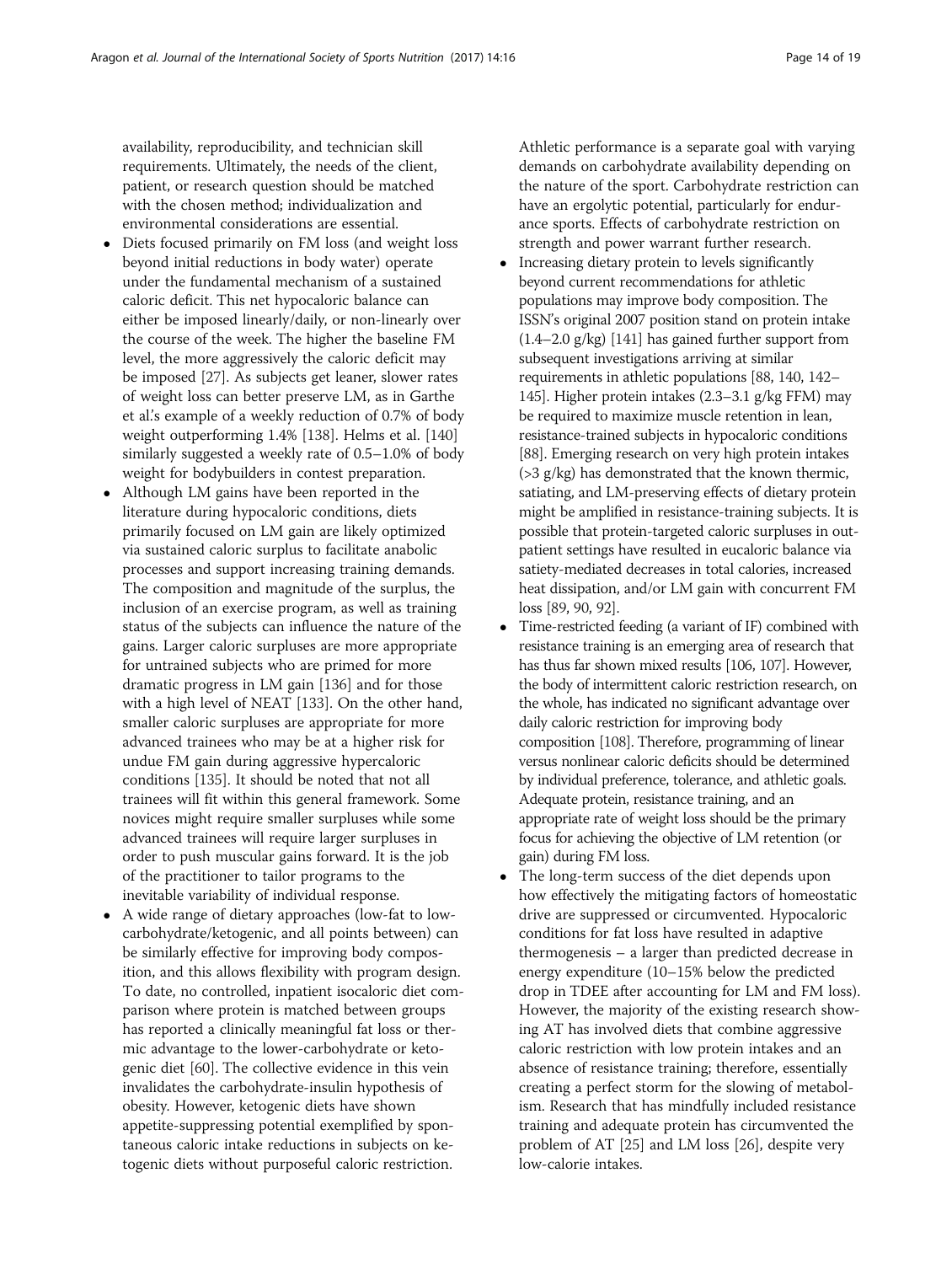# Perspectives and future directions

It is important to maintain the proper "big picture" perspective of the various programming elements to productively direct the right amount of focus and effort. When ranking nutritional factors by importance or impact on body composition, a cake analogy is simple, vivid, and memorable. The cake is total daily macronutrition (and micronutrition), the icing is the specific timing and distribution of nutrient intake through the day, and the sprinkles are supplements that might help trainees clinch the competitive edge. An ideal yet not always feasible scenario is a multidisciplinary team approach to client or patient care (i.e., dietitian, personal trainer, psychologist, physician). This makes the most efficient use of expertise in covering the various facets of lifestyle modification, and when necessary, medical intervention [\[146\]](#page-18-0).

Research on dietary effects on body composition has plenty of gray areas and unbeaten paths ripe for investigation. There is still a general lack of research on women and older populations. Studies on the effect of different within-day meal frequencies and nutrient distributions in varying energetic balances combined with resistance or endurance training are still rather scarce. Linear versus nonlinear macronutrient intakes through the week, combined with exercise, is still an untapped area in research despite being widely practiced in the real-world. Therefore, while a certain amount of our current knowledge will remain static, scientists both in the lab and in the field should stay vigilant and openminded to the modification and falsification of models and beliefs as the march of research continues.

#### Abbreviations

2C: Two-compartment model; 3C: Three-compartment model; 4C: Fourcompartment model; AMDR: Acceptable Macronutrient Distribution Ranges; AT: Adaptive thermogenesis; BIA: Bioelectrical impedance analysis; BIS: Bioimpedance spectroscopy; BMR: Basal metabolic rate; CHO: Carbohydrate; CICO: Calories-in/calories-out; EAT: Exercise activity thermogenesis; EE: Energy expenditure; FFM: Fat-free mass, used interchangeably with lean mass (LM) according to how it was reported in the literature; FM: Fat mass; HP: Highprotein; IER: Intermittent energy restriction; IF: Intermittent fasting; KD: Ketogenic diet; LCD: Low-carbohydrate diet; LM: Lean mass; LP: Lowprotein; NEAT: Non-exercise activity thermogenesis; PUFA: Polyunsaturated fatty acid; RDA: Recommended dietary allowance; REE: Resting energy expenditure; RMR: Resting metabolic rate; SFA: Saturated fatty acid; SM: Skeletal muscle; TBW: Total body water; TDEE: Total daily energy expenditure; TEE: Thermic effect of exercise; TEF: Thermic effect of food; VLED: Very-low-energy diet

#### Acknowledgements

AAA would like to thank his wife and children for enduring the lengthy process of writing this position stand. He would also like to thank his co-authors for providing the constructive criticism and direction resulting in an immeasurably improved manuscript. JA would like to thank Anya Ellerbroek and Sérgio Fontinhas for lending an extra pair of eyes in proofreading the manuscript.

#### Funding

This Position Paper was not funded.

Availability of data and materials Not applicable.

#### Authors' contributions

AAA was responsible for drafting the manuscript and incorporating revisions suggested by his co-authors. All co-authors were equally responsible for reviewing, editing, and providing feedback for submission of the final draft. All authors read and approved the final manuscript.

#### Competing interests

ASR has received funding for research from several dietary supplement companies.

BC writes and is compensated for various media outlets on topics related to sports nutrition and fitness; has received funding for research related to dietary supplements; serves on an advisory board for sports nutrition companies and is compensated for these activities. CPE is a research scientist at Texas A&M University and Director of Clinical Science at Nutrabolt, a dietary supplement company. CPE also holds paid consulting relationships with Naturally Slim (Dallas, TX) and Catapult Health (Dallas, TX).

CW is a sponsored athlete by True Grit Nutrition and does funded supplement/nutrition research from dozens of privately owned companies.

DK works for a Contract Research Organization (QPS). QPS has received funding from food, beverage and supplement companies.

JA is the co-founder and CEO of the ISSN. The ISSN is supported in part by grants from raw good suppliers and branded sports nutrition companies.

JRS has received funding to conduct studies from Natural Alternatives Inc., Kemin, Metabolic Technologies and Abbott Nutrition in the past 6 years. PJA serves on the American Heart Association Advisory Board (Capital Region); serves on the Scientific Advisory Boards for Dymatize Nutrition and Isagenix International LLC; serves as a paid consultant to Isagenix International LLC; Founder and CEO of PRISE LLC a health and wellness consultant company that owns the GenioFit App. RW is the Chief Science Officer for Post Active Nutrition.

#### Consent for publication

Not applicable.

#### Ethics approval and consent to participate

This paper was reviewed by the International Society of Sports Nutrition Research Committee and represents the official position of the Society.

#### Publisher's Note

Springer Nature remains neutral with regard to jurisdictional claims in published maps and institutional affiliations.

#### Author details

<sup>1</sup>Department of Family and Consumer Sciences, California State University, Northridge, CA, USA. <sup>2</sup> Department of Health Sciences, Lehman College, Bronx, NY, USA. <sup>3</sup>Dymatize Nutrition, Dallas, TX, USA. <sup>4</sup>High Performance Nutrition, Mercer Island, WA, USA. <sup>5</sup>Department of Exercise Science and Sport Management, Kennesaw State University, Kennesaw, GA, USA. <sup>6</sup>Department of Exercise and Sports Science, University of Mary Hardin-Baylor, Belton, TX, USA. <sup>7</sup> Exercise and Sports Nutrition Laboratory, Texas A&M University College Station, TX, USA. <sup>8</sup> Health and Exercise Science, Skidmore College Saratoga Springs, NY, USA. <sup>9</sup>Nutrition Research Division, QPS, Miami, FL, USA.  $10$ Institute of Exercise Physiology and Wellness, University of Central Florida, Orlando, FL, USA. 11Department of Health, Human Performance and Recreation, Baylor University, Waco, TX, USA. <sup>12</sup>Performance & Physique Enhancement Laboratory, Exercise Science Program, University of South<br>Florida, Tampa, FL, USA. <sup>13</sup>Department of Kinesiology & Health, IFNH Center for Health & Human Performance, Rutgers University, New Brunswick, NJ, USA. <sup>14</sup>Guru Performance Institute, Norwich, UK. <sup>15</sup>Department of Exercise and Sport Science, University of North Carolina, Chapel Hill, NC, USA. <sup>16</sup>Department of Health and Human Performance, Nova Southeastern University, Davie, FL, USA.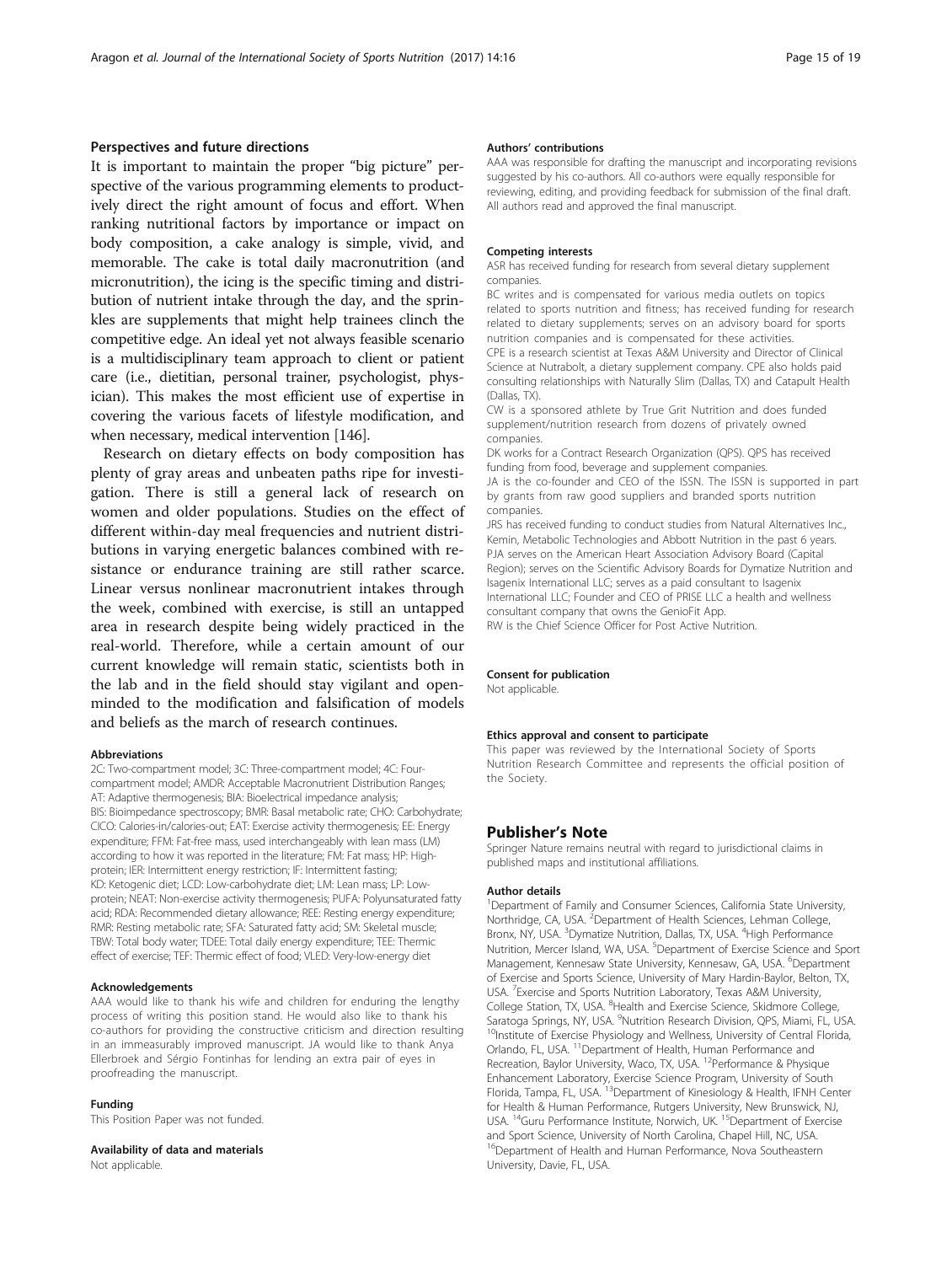#### <span id="page-15-0"></span>Received: 25 May 2017 Accepted: 30 May 2017 Published online: 14 June 2017

#### References

- 1. Park B, Yoon J. Relative skeletal muscle mass is associated with development of metabolic syndrome. Diabetes Metab J. 2013;37(6):458–64.
- 2. Ho-Pham L, Nguyen U, Nguyen T. Association between lean mass, fat mass, and bone mineral density: a meta-analysis. J Clin Endocrinol Metab. 2014;99(1):30–8.
- 3. Lee J, Hong Y, Shin H, Lee W. Associations of sarcopenia and sarcopenic obesity with metabolic syndrome considering both muscle mass and muscle strength. J Prev Med Public Health. 2016;49(1):35–44.
- 4. Wolfe R. The underappreciated role of muscle in health and disease. Am J Clin Nutr. 2006;84(3):475–82.
- 5. Wang Z, Pierson RJ, Heymsfield S. The five-level model: a new approach to organizing body-composition research. Am J Clin Nutr. 1992;56:19–28.
- Lee S, Gallagher D. Assessment methods in human body composition. Curr Opin Clin Nutr Metab Care. 2008;11(5):566–72.
- 7. Toomey C, McCormack W, Jakeman P. The effect of hydration status on the measurement of lean tissue mass by dual-energy X-ray absorptiometry. Eur J Appl Physiol. 2017;117(3):567–74.
- 8. Bone J, Ross M, Tomcik K, Jeacocke N, Hopkins W, Burke L. Manipulation of muscle creatine and glycogen changes DXA estimates of body composition. Med Sci Sports Exerc. 2016. [Epub ahead of print].
- 9. Duren D, Sherwood R, Czerwinski S, Lee M, Choh A, Siervogel R, et al. Body composition methods: comparisons and interpretation. J Diabetes Sci Technol. 2008;2(6):1139–46.
- 10. Wagner D, Heyward V. Techniques of body composition assessment: a review of laboratory and field methods. Res Q Exerc Sport. 1999;70(2):135–49.
- 11. Ackland T, Lohman TG, Sundgot-Borgen J, Maughan RJ, Meyer NL, Stewart AD, et al. Current status of body composition assessment in sport: Review and position statement on behalf of the Ad Hoc research working group on body composition health and performance, under the auspices of the I. O.C. medical commission. Sports Med. 2012;42(3):227–49. doi[:10.2165/](http://dx.doi.org/10.2165/11597140-000000000-00000) [11597140-000000000-00000.](http://dx.doi.org/10.2165/11597140-000000000-00000)
- 12. S M, Lazović B, Delić M, Lazić J, Aćimović T, Brkić P. Body composition assessment in athletes: a systematic review. Med Pregl. 2014;67(7-8):255–60.
- 13. Wells J, Fewtrell M. Measuring body composition. Arch Dis Child. 2006;91(7): 612–7.
- 14. Schoenfeld B, Aragon A, Moon J, Krieger J, Tiryaki-Sonmez G. Comparison of amplitude-mode ultrasound versus air displacement plethysmography for assessing body composition changes following participation in a structured weight-loss programme in women. Clin Physiol Funct Imaging. 2016. doi: [10.](http://dx.doi.org/10.1111/cpf.12355) [1111/cpf.12355.](http://dx.doi.org/10.1111/cpf.12355)
- 15. Williams J, Wells J, Wilson C, Haroun D, Lucas A, Fewtrell M. Evaluation of Lunar Prodigy dual-energy X-ray absorptiometry for assessing body composition in healthy persons and patients by comparison with the criterion 4-component model. Am J Clin Nutr. 2006;83(5):1047–54.
- 16. Smith-Ryan A, Blue M, Trexler E, Hirsch K. Utility of ultrasound for body fat assessment: validity and reliability compared to a multicompartment criterion. Clin Physiol Funct Imaging. 2016. doi: [10.1111/cpf.12402.](http://dx.doi.org/10.1111/cpf.12402)
- 17. Wagner D. Ultrasound as a tool to assess body fat. J Obes. 2013. doi: [10.](http://dx.doi.org/10.1155/2013/280713) [1155/2013/280713](http://dx.doi.org/10.1155/2013/280713).
- 18. Buchholz A, Bartok C, Schoeller D. The validity of bioelectrical impedance models in clinical populations. Nutr Clin Pract. 2004;19(5): 433–46.
- 19. Bosy-Westphal A, Schautz B, Later W, Kehayias J, Gallagher D, Müller M. What makes a BIA equation unique? Validity of eight-electrode multifrequency BIA to estimate body composition in a healthy adult population. Eur J Clin Nutr. 2013;67(Suppl 1):S14-21.
- 20. Toomey CC A, Hughes K, Norton C, Jakeman P. A review of body composition measurement in the assessment of health. Top Clin Nutr. 2015;30(1):16–32.
- 21. Ar L. Formula food-reducing diets:a new evidence-based addition to the weight management tool box. Nutr Bull. 2014;39(3):238–46.
- 22. Tsai A, Wadden T. The evolution of very-low-calorie diets: an update and meta-analysis. Obesity (Silver Spring). 2006;14(8):1283–93.
- 23. Chang J, Kashyap S. The protein-sparing modified fast for obese patients with type 2 diabetes: what to expect. Cleve Clin J Med. 2014;81(9):557–65.
- 24. Saris W. Very-low-calorie diets and sustained weight loss. Obes Res. 2001;9 Suppl 4:295S–301S.
- 25. Bryner R, Ullrich I, Sauers J, Donley D, Hornsby G, Kolar M, et al. Effects of resistance vs. aerobic training combined with an 800 calorie liquid diet on lean body mass and resting metabolic rate. J Am Coll Nutr. 1999;18(2):115–21.
- 26. Donnelly J, Sharp T, Houmard J, Carlson M, Hill J, Whatley J, et al. Muscle hypertrophy with large-scale weight loss and resistance training. Am J Clin Nutr. 1993;58(4):561–5.
- 27. Nackers L, Ross K, Perri M. The association between rate of initial weight loss and long-term success in obesity treatment: does slow and steady win the race? Int J Behav Med. 2010;17(3):161–7.
- 28. JE D, J J, S G. Diet and body composition. Effect of very low calorie diets and exercise. Sports Med. 1991;12(4):237–49.
- 29. Makris A, Foster G. Dietary approaches to the treatment of obesity. Psychiatr Clin North Am. 2011;34(4):813–27.
- 30. Manore M. Exercise and the institute of medicine recommendations for nutrition. Curr Sports Med Rep. 2005;4(4):193–8.
- 31. La Berge A. How the ideology of low fat conquered America. J Hist Med Allied Sci. 2008;63(2):139–77.
- 32. 2015 Dietary Guidelines Advisory Committee DGAC MEETING 1: Materials and Presentations. History of Dietary Guidance Development in the United States and the Dietary Guidelines for Americans. Available from: [https://](https://health.gov/dietaryguidelines/2015-binder/meeting1/docs/Minutes_DGAC_Mtg_1_508.pdf) [health.gov/dietaryguidelines/2015-binder/meeting1/docs/Minutes\\_DGAC\\_](https://health.gov/dietaryguidelines/2015-binder/meeting1/docs/Minutes_DGAC_Mtg_1_508.pdf) [Mtg\\_1\\_508.pdf.](https://health.gov/dietaryguidelines/2015-binder/meeting1/docs/Minutes_DGAC_Mtg_1_508.pdf)
- 33. USDA, USDHHS. 2015 2020 Dietary Guidelines for Americans, 8th Edition: U.S. Government Printing Office; 2015. Available from: [https://www.cnpp.](https://www.cnpp.usda.gov/2015-2020-dietary-guidelines-americans) [usda.gov/2015-2020-dietary-guidelines-americans](https://www.cnpp.usda.gov/2015-2020-dietary-guidelines-americans).
- 34. Hooper LAA, Bunn D, Brown T, Summerbell CD, Skeaff CM. Effects of total fat intake on body weight. Cochrane Database Syst Rev. 2015;7(8): CD011834.
- 35. Lissner L, Levitsky D, Strupp B, Kalkwarf H, Roe D. Dietary fat and the regulation of energy intake in human subjects. Am J Clin Nutr. 1987;46(6): 886–92.
- 36. Kendall A, Levitsky D, Strupp B, Lissner L. Weight loss on a low-fat diet: consequence of the imprecision of the control of food intake in humans. Am J Clin Nutr. 1991;53(5):1124–9.
- 37. Karl J, Roberts S. Energy density, energy intake, and body weight regulation in adults. Adv Nutr. 2014;5(6):835–50.
- 38. Saquib N, Natarajan L, Rock C, Flatt S, Madlensky L, Kealey S, et al. The impact of a long-term reduction in dietary energy density on body weight within a randomized diet trial. Nutr Cancer. 2008;60(1):31–8.
- 39. Stubbs R, Whybrow S. Energy density, diet composition and palatability: influences on overall food energy intake in humans. Physiol Behav. 2004; 81(5):755–64.
- 40. Huang R, Huang C, Hu F, Chavarro J. Vegetarian diets and weight reduction: a meta-analysis of randomized controlled trials. J Gen Intern Med. 2016; 31(1):109–16.
- 41. Gardner C, Kiazand A, Alhassan S, Kim S, Stafford R, Balise R, et al. Comparison of the Atkins, Zone, Ornish, and LEARN diets for change in weight and related risk factors among overweight premenopausal women: the A TO Z Weight Loss Study: a randomized trial. JAMA. 2007; 297(9):969–77.
- 42. de Souza R, Bray G, Carey V, Hall K, LeBoff M, Loria C, et al. Effects of 4 weight-loss diets differing in fat, protein, and carbohydrate on fat mass, lean mass, visceral adipose tissue, and hepatic fat: results from the POUNDS LOST trial. Am J Clin Nutr. 2012;95(3):614–25.
- 43. Frigolet M, Ramos Barragán V, Tamez GM. Low-carbohydrate diets: a matter of love or hate. Ann Nutr Metab. 2011;58(4):320–34.
- 44. Lara-Castro C, Garvey W. Diet, insulin resistance, and obesity: zoning in on data for Atkins dieters living in South Beach. J Clin Endocrinol Metab. 2004;89(9):4197–205.
- 45. Westman E, Feinman R, Mavropoulos J, Vernon M, Volek J, Wortman J, et al. Low-carbohydrate nutrition and metabolism. Am J Clin Nutr. 2007;86(2): 276–84.
- 46. Hu T, Mills K, Yao L, Demanelis K, Eloustaz M, Yancy WJ, et al. Effects of lowcarbohydrate diets versus low-fat diets on metabolic risk factors: a metaanalysis of randomized controlled clinical trials. Am J Epidemiol. 2012;176 Suppl 7:S44–54.
- 47. Mansoor N, Vinknes K, Veierød M, Retterstøl K. Effects of low-carbohydrate diets v. low-fat diets on body weight and cardiovascular risk factors: a metaanalysis of randomised controlled trials. Br J Nutr. 2016;115(3):466–79.
- 48. Hashimoto Y, Fukuda T, Oyabu C, Tanaka M, Asano M, Yamazaki M, et al. Impact of low-carbohydrate diet on body composition: meta-analysis of randomized controlled studies. Obes Rev. 2016;17(6):499–509.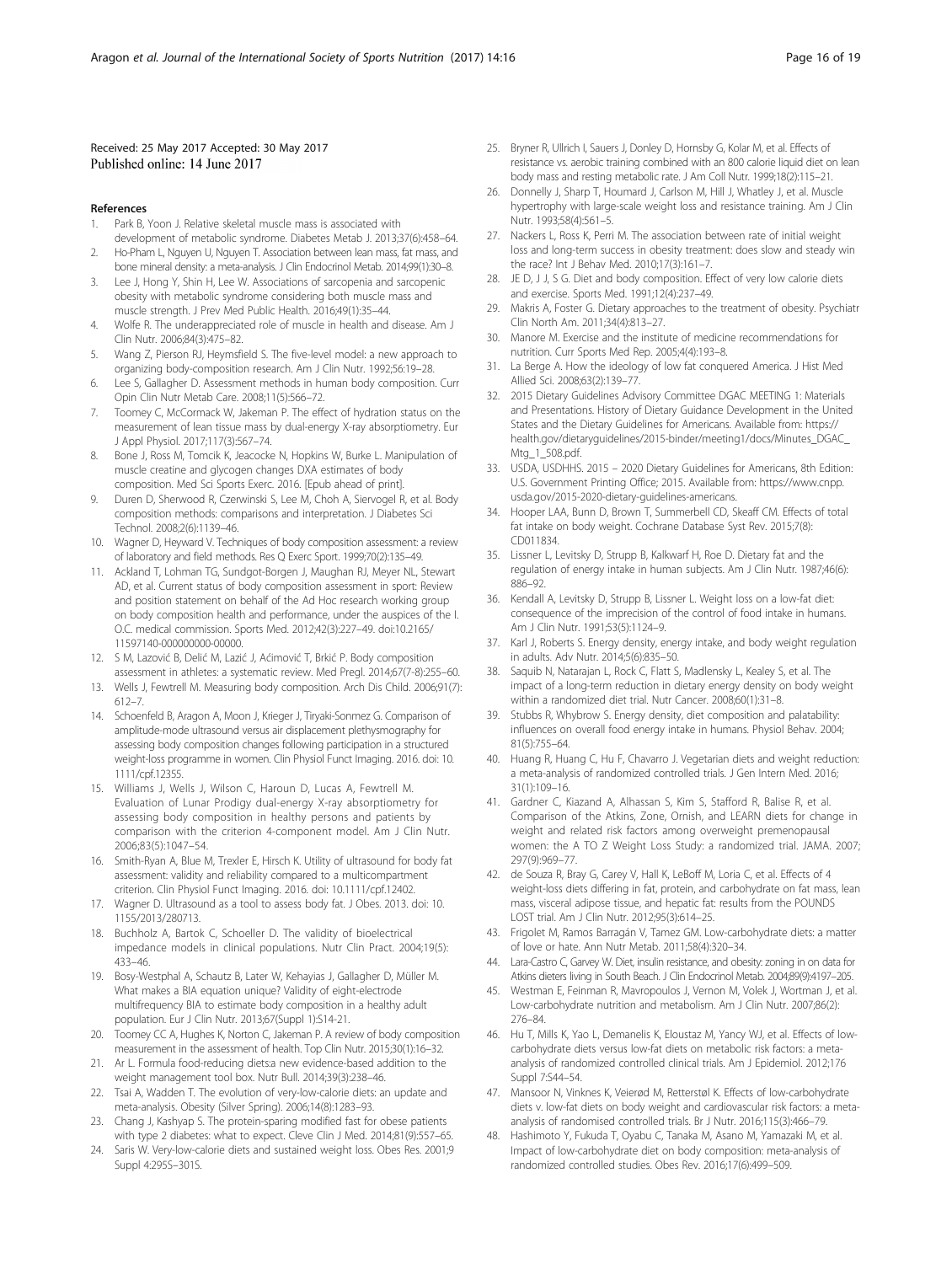- <span id="page-16-0"></span>49. Paoli A. Ketogenic diet for obesity: friend or foe? Int J Environ Res Public Health. 2014;11(2):2092–107.
- 50. Paoli A, Rubini A, Volek J, Grimaldi K. Beyond weight loss: a review of the therapeutic uses of very-low-carbohydrate (ketogenic) diets. Eur J Clin Nutr. 2013;67(8):789–96.
- 51. Hall K, Chen K, Guo J, Lam Y, Leibel R, Mayer L, et al. Energy expenditure and body composition changes after an isocaloric ketogenic diet in overweight and obese men. Am J Clin Nutr. 2016;104(2):324–33.
- 52. Clifton P, Condo D, Keogh J. Long term weight maintenance after advice to consume low carbohydrate, higher protein diets–a systematic review and meta analysis. Nutr Metab Cardiovasc Dis. 2014;24(3):224–35.
- 53. Soenen S, Bonomi A, Lemmens S, Scholte J, Thijssen M, van Berkum F, et al. Relatively high-protein or 'low-carb' energy-restricted diets for body weight loss and body weight maintenance? Physiol Behav. 2012;107(3):374–80.
- 54. Leidy H, Clifton P, Astrup A, Wycherley T, Westerterp-Plantenga M, Luscombe-Marsh N, et al. The role of protein in weight loss and maintenance. Am J Clin Nutr. 2015. [Epub ahead of print].
- 55. Weigle D, Breen P, Matthys C, Callahan H, Meeuws K, Burden V, et al. A high-protein diet induces sustained reductions in appetite, ad libitum caloric intake, and body weight despite compensatory changes in diurnal plasma leptin and ghrelin concentrations. Am J Clin Nutr. 2005;82(1):41–8.
- 56. Wilson J, Lowery R, Roberts M, Sharp M, Joy J, Shields K, et al. The effects of ketogenic dieting on body composition, strength, power, and hormonal profiles in resistance training males. J Strength Cond Res. 2017. doi: [10.1519/JSC.0000000000001935](http://dx.doi.org/10.1519/JSC.0000000000001935).
- 57. Veum V, Laupsa-Borge J, Eng Ø, Rostrup E, Larsen T, Nordrehaug J, et al. Visceral adiposity and metabolic syndrome after very high-fat and low-fat isocaloric diets: a randomized controlled trial. Am J Clin Nutr. 2017;105(1):85–99.
- 58. Stimson R, Johnstone A, Homer N, Wake D, Morton N, Andrew R, et al. Dietary macronutrient content alters cortisol metabolism independently of body weight changes in obese men. J Clin Endocrinol Metab. 2007; 92(11):4480–4.
- 59. Johnston C, Tjonn S, Swan P, White A, Hutchins H, Sears B. Ketogenic lowcarbohydrate diets have no metabolic advantage over nonketogenic lowcarbohydrate diets. Am J Clin Nutr. 2006;83(5):1055–61.
- 60. Hall K, Guo J. Obesity Energetics: Body Weight Regulation and the Effects of Diet Composition. Gastroenterology. Gastroenterology. 2017;152(7):1718-27.
- 61. Hall K. A review of the carbohydrate-insulin model of obesity. Eur J Clin Nutr. 2017;71(3):323–6.
- Burke L. Re-examining high-fat diets for sports performance: Did we call the 'nail in the coffin' too soon? Sports Med. 2015;45 Suppl 1:S33–49.
- 63. Helge J. Long-term fat diet adaptation effects on performance, training capacity, and fat utilization. Med Sci Sports Exerc. 2002;34(9): 1499–504.
- 64. Yeo W, Carey A, Burke L, Spriet L, Hawley J. Fat adaptation in welltrained athletes: effects on cell metabolism. Appl Physiol Nutr Metab. 2011;36(1):12–22.
- 65. Urbain P, Strom L, Morawski L, Wehrle A, Deibert P, Bertz H. Impact of a 6-week non-energy-restricted ketogenic diet on physical fitness, body composition and biochemical parameters in healthy adults. Nutr Metab (Lond). 2017;14.
- 66. Johnstone A, Horgan G, Murison S, Bremner D, Lobley G. Effects of a highprotein ketogenic diet on hunger, appetite, and weight loss in obese men feeding ad libitum. Am J Clin Nutr. 2008;87(1):44–55.
- 67. Zajac A, Poprzecki S, Maszczyk A, Czuba M, Michalczyk M, Zydek G. The effects of a ketogenic diet on exercise metabolism and physical performance in off-road cyclists. Nutrients. 2014;6(7):2493–508.
- 68. Jabekk P, Moe I, Meen H, Tomten S, Høstmark A. Resistance training in overweight women on a ketogenic diet conserved lean body mass while reducing body fat. Nutr Metab (Lond). 2010;7:17.
- 69. Wood R, Volek J, Davis S, Dell'Ova C, Fernandez M. Effects of a carbohydrate-restricted diet on emerging plasma markers for cardiovascular disease. Nutr Metab (Lond). 2006;3:19.
- 70. Sumithran P, Prendergast L, Delbridge E, Purcell K, Shulkes A, Kriketos A, et al. Ketosis and appetite-mediating nutrients and hormones after weight loss. Eur J Clin Nutr. 2013;67(7):759–64.
- 71. Gibson A, Seimon R, Lee C, Ayre J, Franklin J, Markovic T, et al. Do ketogenic diets really suppress appetite? a systematic review and meta-analysis. Obes Rev. 2015;16(1):64–76.
- 72. Havemann L, West S, Goedecke J, Macdonald I, St Clair Gibson A, Noakes T, et al. Fat adaptation followed by carbohydrate loading compromises highintensity sprint performance. J Appl Physiol. 2006;100(1):194–202.
- 73. Stellingwerff T, Spriet L, Watt M, Kimber N, Hargreaves M, Hawley J, et al. Decreased PDH activation and glycogenolysis during exercise following fat adaptation with carbohydrate restoration. Am J Physiol Endocrinol Metab. 2006;290(2):E380–8.
- 74. Burke L, Ross M, Garvican-Lewis L, Welvaert M, Heikura I, Forbes S, et al. Low carbohydrate, high fat diet impairs exercise economy and negates the performance benefit from intensified training in elite race walkers. 2016. doi: [10.1113/JP273230](http://dx.doi.org/10.1113/JP273230).
- 75. Paoli A, Grimaldi K, D'Agostino D, Cenci L, Moro T, Bianco A, et al. Ketogenic diet does not affect strength performance in elite artistic gymnasts. J Int Soc Sports Nutr. 2012;9(1):34.
- 76. Bray G, Smith S, de Jonge L, Xie H, Rood J, Martin C, et al. Effect of dietary protein content on weight gain, energy expenditure, and body composition during overeating: a randomized controlled trial. JAMA. 2012; 307(1):47–55.
- 77. Layman D, Evans E, Erickson D, Seyler J, Weber J, Bagshaw D, et al. A moderate-protein diet produces sustained weight loss and long-term changes in body composition and blood lipids in obese adults. J Nutr. 2009; 139(3):514–21.
- 78. Layman D, Evans E, Baum J, Seyler J, Erickson D, Boileau R. Dietary protein and exercise have additive effects on body composition during weight loss in adult women. J Nutr. 2005;135(8):1903–10.
- 79. Pasiakos S, Cao J, Margolis L, Sauter E, Whigham L, McClung J, et al. Effects of high-protein diets on fat-free mass and muscle protein synthesis followingweight loss: a randomized controlled trial. FASEB J. 2013;27(9):3837–47.
- 80. Longland T, Oikawa S, Mitchell C, Devries M, Phillips S. Higher compared with lower dietary protein during an energy deficit combined with intense exercise promotes greater lean mass gain and fat mass loss: a randomized trial. Am J Clin Nutr. 2016;103(3):738–46.
- 81. Arciero P, Ormsbee M, Gentile C, Nindl B, Brestoff J, Ruby M. Increased protein intake and meal frequency reduces abdominal fat during energy balance and energy deficit. Obesity (Silver Spring). 2013;21(7):1357–66.
- 82. Arciero PE RC, Bunsawat K, Gentile C, Ketcham C, Darin C, Renna M, et al. Protein-pacing from food or supplementation improves physical performance in overweight men and women: the PRISE 2 study. Nutrients. 2016;8(5):E288.
- 83. Pesta D, Samuel V. A high-protein diet for reducing body fat: mechanisms and possible caveats. Nutr Metab (Lond). 2014;11(1):53.
- 84. Schwingshackl L, Hoffmann G. Long-term effects of low-fat diets either low or high in protein on cardiovascular and metabolic risk factors: a systematic review and meta-analysis. Nutr J. 2013;12:48.
- 85. Wycherley T, Moran L, Clifton P, Noakes M, Brinkworth G. Effects of energyrestricted high-protein, low-fat compared with standard-protein, low-fat diets: a meta-analysis of randomized controlled trials. Am J Clin Nutr. 2012; 96(6):1281–98.
- 86. Dong J, Zhang Z, Wang P, Qin L. Effects of high-protein diets on body weight, glycaemic control, blood lipids and blood pressure in type 2 diabetes: metaanalysis of randomised controlled trials. Br J Nutr. 2013;10(5):781–9.
- 87. Santesso N, Akl E, Bianchi M, Mente A, Mustafa R, Heels-Ansdell D, et al. Effects of higher- versus lower-protein diets on health outcomes: a systematic review and meta-analysis. Eur J Clin Nutr. 2012;66(7):780–8.
- Helms E, Zinn C, Rowlands D, Brown S. A systematic review of dietary protein during caloric restriction in resistance trained lean athletes: a case for higher intakes. Int J Sport Nutr Exerc Metab. 2014;24(2):127–38.
- 89. Antonio J, Peacock C, Ellerbroek A, Fromhoff B, Silver T. The effects of consuming a high protein diet (4.4 g/kg/d) on body composition in resistance-trained individuals. J Int Soc Sports Nutr. 2014;11:19. doi:[10.1186/](http://dx.doi.org/10.1186/1550-2783-11-19) [1550-2783-11-19.](http://dx.doi.org/10.1186/1550-2783-11-19)
- 90. Antonio J, Ellerbroek A, Silver T, Orris S, Scheiner M, Gonzalez A, et al. A high protein diet (3.4 g/kg/d) combined with a heavy resistance training program improves body composition in healthy trained men and women– a follow-up investigation. J Int Soc Sports Nutr. 2015;12:39.
- 91. Antonio J, Ellerbroek A, Silver T, Vargas L, Peacock C. The effects of a high protein diet on indices of health and body composition–a crossover trial in resistance-trained men. J Int Soc Sports Nutr. 2016;13:3. doi[:10.1186/s12970-](http://dx.doi.org/10.1186/s12970-016-0114-2) [016-0114-2](http://dx.doi.org/10.1186/s12970-016-0114-2).
- 92. Antonio J, Ellerbroek A, Silver T, Vargas L, Tamayo A, Buehn R, et al. A high protein diet has no harmful effects: a one-year crossover study in resistancetrained males. J Nutr Metab. 2016;2016:9104792. doi[:10.1155/2016/9104792.](http://dx.doi.org/10.1155/2016/9104792)
- 93. Tinsley G, La Bounty P. Effects of intermittent fasting on body composition and clinical health markers in humans. Nutr Rev. 2015;73(10):661–74.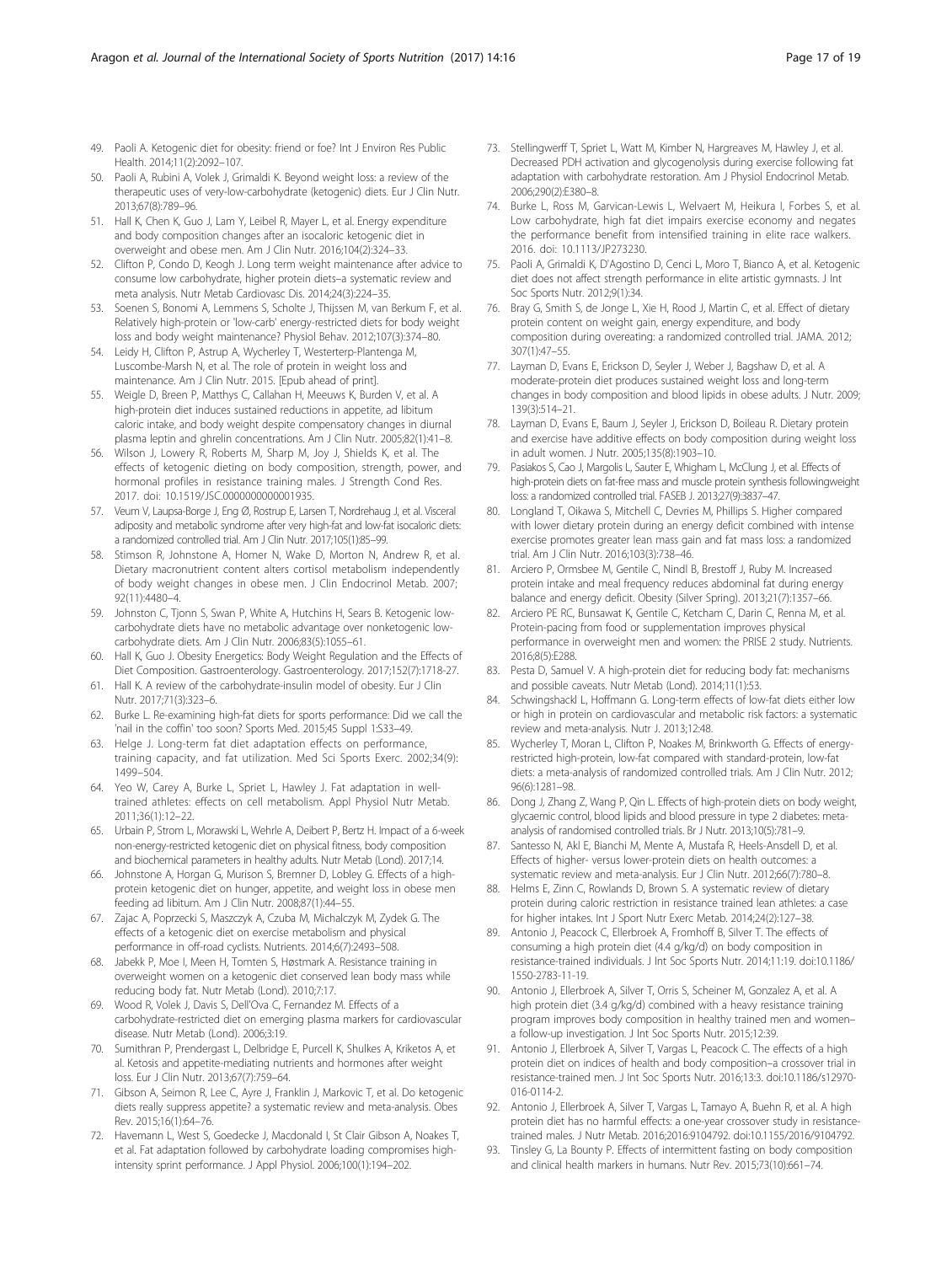- <span id="page-17-0"></span>94. Varady K, Bhutani S, Church E, Klempel M. Short-term modified alternateday fasting: a novel dietary strategy for weight loss and cardioprotection in obese adults. Am J Clin Nutr. 2009;90(5):1138–43.
- 95. Varady K, Bhutani S, Klempel M, Kroeger C, Trepanowski J, Haus J, et al. Alternate day fasting for weight loss in normal weight and overweight subjects: a randomized controlled trial. Nutr J. 2013;12(1):146.
- 96. Bhutani S, Klempel M, Kroeger C, Trepanowski J, Varady K. Alternate day fasting and endurance exercise combine to reduce body weight and favorably alter plasma lipids in obese humans. Obesity (Silver Spring). 2013;21(7):1370–9.
- 97. Catenacci V, Pan Z, Ostendorf D, Brannon S, Gozansky W, Mattson M, et al. A randomized pilot study comparing zero-calorie alternate-day fasting to daily caloric restriction in adults with obesity. Obesity (Silver Spring). 2016; 24(9):1874–83.
- 98. Heilbronn L, Smith S, Martin C, Anton S, Ravussin E. Alternate-day fasting in nonobese subjects: effects on body weight, body composition, and energy metabolism. Am J Clin Nutr. 2005;81(1):69–73.
- 99. de Groot L, van Es A, van Raaij J, Vogt J, Hautvast J. Adaptation of energy metabolism of overweight women to alternating and continuous low energy intake. Am J Clin Nutr. 1989;50(6):1314–23.
- 100. Hill J, Schlundt D, Sbrocco T, Sharp T, Pope-Cordle J, Stetson B, et al. Evaluation of an alternating-calorie diet with and without exercise in the treatment of obesity. Am J Clin Nutr. 1989;50(2):248–54.
- 101. Keogh J, Pedersen E, Petersen K, Clifton P. Effects of intermittent compared to continuous energy restriction on short-term weight loss and long-term weight loss maintenance. Clin Obes. 2014;4(3):150–6.
- 102. Harvie M, Pegington M, Mattson M, Frystyk J, Dillon B, Evans G, et al. The effects of intermittent or continuous energy restriction on weight loss and metabolic disease risk markers: a randomized trial in young overweight women. Int J Obes (Lond). 2011;35(5):714–27.
- 103. Harvie M, Wright C, Pegington M, McMullan D, Mitchell E, et al. The effect of intermittent energy and carbohydrate restriction v. daily energy restriction on weight loss and metabolic disease risk markers in overweight women. Br J Nutr. 2013;110(8):1534–47.
- 104. Attarzadeh Hosseini S, Sardar M, Hejazi K, Farahati S. The effect of ramadan fasting and physical activity on body composition, serum osmolarity levels and some parameters of electrolytes in females. Int J Endocrinol Metab. 2013;11(2):88–94.
- 105. Norouzy A, Salehi M, Philippou E, Arabi H, Shiva F, Mehrnoosh S, Mohajeri SMR, Reza Mohajeri SA, Motaghedi Larijani A, Nematy M. Effect of fasting in Ramadan on body composition and nutritional intake: a prospective study. J Hum Nutr Diet. 2013;26(Suppl. 1):97–104.
- 106. Tinsley G, Forsse J, Butler N, Paoli A, Bane A, La Bounty P, et al. Timerestricted feeding in young men performing resistance training: A randomized controlled trial. Eur J Sport Sci. 2017;17(2):200–7.
- 107. Moro T, Tinsley G, Bianco A, Marcolin G, Pacelli Q, Battaglia G, et al. Effects of eight weeks of time-restricted feeding (16/8) on basal metabolism, maximal strength, body composition, inflammation, and cardiovascular risk factors in resistance-trained males. J Transl Med. 2016;14(1):290.
- 108. Seimon R, Roekenes J, Zibellini J, Zhu B, Gibson A, Hills A, et al. Do intermittent diets provide physiological benefits over continuous diets for weight loss? A systematic review of clinical trials. Mol Cell Endocrinol. 2015;418(Pt 2):153–72.
- 109. Jéquier E. Pathways to obesity. Int J Obes Relat Metab Disord. 2002;26 Suppl 2:S12–7.
- 110. Halton T, Hu F. The effects of high protein diets on thermogenesis, satiety and weight loss: a critical review. J Am Coll Nutr. 2004;23(5):373–85.
- 111. Seaton T, Welle S, Warenko M, Campbell R. Thermic effect of medium-chain and long-chain triglycerides in man. Am J Clin Nutr. 1986;44(5):630–4.
- 112. Acheson K, Blondel-Lubrano A, Oguey-Araymon S, Beaumont M, Emady-Azar S, Ammon-Zufferey C, et al. Protein choices targeting thermogenesis and metabolism. Am J Clin Nutr. 2011;93(3):525–34.
- 113. Hall K, Heymsfield S, Kemnitz J, Klein S, Schoeller D, Speakman J. Energy balance and its components: implications for body weight regulation. Am J Clin Nutr. 2012;95(4):989–94.
- 114. Westerterp K. Diet induced thermogenesis. Nutr Metab (Lond). 2004;1(1):5.
- 115. von Loeffelholzn C. The Role of Non-exercise Activity Thermogenesis in Human Obesity. Updated 2014 Jun 5. In: De Groot LJ, Chrousos G, Dungan K, et al, editors Endotext . South Dartmouth (MA): MDText.com, Inc. Available from: [https://www.ncbi.nlm.nih.gov/books/NBK279077/.](https://www.ncbi.nlm.nih.gov/books/NBK279077/)
- 116. Pinheiro Volp A, Esteves de Oliveira F, Duarte Moreira Alves R, Esteves E, Bressan J. Energy expenditure: components and evaluation methods. Nutr Hosp. 2011;26(3):430–40.
- 117. Levine J. Nonexercise activity thermogenesis (NEAT): environment and biology. Am J Physiol Endocrinol Metab. 2004;286(5):E675–85.
- 118. Levine J. Nonexercise activity thermogenesis–liberating the life-force. J Intern Med. 2007;262(3):273–87.
- 119. Müller MJ B-WA, Heymsfield SB. Is there evidence for a set point that regulates human body weight? F1000 Med Rep. 2010;2:59.
- 120. O'rourke R. Metabolic thrift and the genetic basis of human obesity. Ann Surg. 2014;259(4):642–8.
- 121. Barr S, Wright J. Postprandial energy expenditure in whole-food and processed-food meals: implications for daily energy expenditure. Food Nutr Res. 2010;54. doi: [10.3402/fnr.v54i0.5144.](http://dx.doi.org/10.3402/fnr.v54i0.5144)
- 122. Heymsfield S, van Mierlo C, van der Knaap H, Heo M, Frier H. Weight management using a meal replacement strategy: meta and pooling analysis from six studies. Int J Obes Relat Metab Disord. 2003;27(5):537–49.
- 123. Davis L, Coleman C, Kiel J, Rampolla J, Hutchisen T, Ford L, et al. Efficacy of a meal replacement diet plan compared to a food-based diet plan after a period of weight loss and weight maintenance: a randomized controlled trial. Nutr J. 2010;9:11.
- 124. McClave S, Snider H. Dissecting the energy needs of the body. Curr Opin Clin Nutr Metab Care. 2001;4(2):143–7.
- 125. Müller M, Wang Z, Heymsfield S, Schautz B, Bosy-Westphal A. Advances in the understanding of specific metabolic rates of major organs and tissues in humans. Curr Opin Clin Nutr Metab Care. 2013;16(5):501–8.
- 126. Boguszewski C, Paz-Filho G, Velloso L. Neuroendocrine body weight regulation: integration between fat tissue, gastrointestinal tract, and the brain. Endokrynol Pol. 2010;61(2):194–206.
- 127. Rosenbaum M, Leibel R. Adaptive thermogenesis in humans. Int J Obes (Lond). 2010;34 Suppl 1:S47–55.
- 128. Leibel R, Rosenbaum M, Hirsch J. Changes in energy expenditure resulting from altered body weight. N Engl J Med. 1995;332(10):621–8.
- 129. Rosenbaum M, Leibel R. Models of energy homeostasis in response to maintenance of reduced body weight. Obesity (Silver Spring). 2016;24(8):1620–9.
- 130. Camps S, Verhoef S, Westerterp K. Weight loss, weight maintenance, and adaptive thermogenesis. Am J Cliln Nutr. 2013;97(5):990–4.
- 131. Lichtman S, Pisarska K, Berman E, Pestone M, Dowling H, Offenbacher E, et al. Discrepancy between self-reported and actual caloric intake and exercise in obese subjects. N Engl J Med. 1992;327(27):1893–8.
- 132. Joosen A, Westerterp K. Energy expenditure during overfeeding. Nutr Metab (Lond). 2006;3:25.
- 133. Levine J. Role of nonexercise activity thermogenesis in resistance to fat gain in humans. Science. 1999;283(5399):212–4.
- 134. Rosqvist F, Iggman D, Kullberg J, Cedernaes J, Johansson H, Larsson A, et al. Overfeeding polyunsaturated and saturated fat causes distinct effects on liver and visceral fat accumulation in humans. Diabetes. 2014;63(7):2356–68.
- 135. Garthe I, Raastad T, Refsnes P, Sundgot-Borgen J. Effect of nutritional intervention on body composition and performance in elite athletes. Eur J Sport Sci. 2013;13(3):295–303.
- 136. Rozenek R, Ward P, Long S, Garhammer J. Effects of high-calorie supplements on body composition and muscular strength following resistance training. J Sports Med Phys Fitness. 2002;42(3):340–7.
- 137. Demling R, DeSanti L. Effect of a hypocaloric diet, increased protein intake and resistance training on lean mass gains and fat mass loss in overweight police officers. Ann Nutr Metab. 2000;44(1):21–9.
- 138. Garthe I, Raastad T, Refsnes P, Koivisto A, Sundgot-Borgen J. Effect of two different weight-loss rates on body composition and strength and powerrelated performance in elite athletes. Int J Sport Nutr Exerc Metab. 2011; 21(2):97–104.
- 139. Pasiakos S, Vislocky L, Carbone J, Altieri N, Konopelski K, Freake H, et al. Acute energy deprivation affects skeletal muscle protein synthesis and associated intracellular signaling proteins in physically active adults. J Nutr. 2010;140(4):745–51.
- 140. Helms E, Aragon A, Fitschen P. Evidence-based recommendations for natural bodybuilding contest preparation: nutrition and supplementation. J Int Soc Sports Nutr. 2014;11:20.
- 141. Campbell B, Kreider R, Ziegenfuss T, La Bounty P, Roberts M, Burke D, et al. International Society of Sports Nutrition position stand: protein and exercise. J Int Soc Sports Nutr. 2007;4:8.
- 142. Bandegan A, Courtney-Martin G, Rafii M, Pencharz P, Lemon P. Indicator amino acid–derived estimate of dietary protein requirement for male bodybuilders on a non training day is several-fold greater than the current recommended dietary allowance. J Nutr. 2017;147(5):850-7.